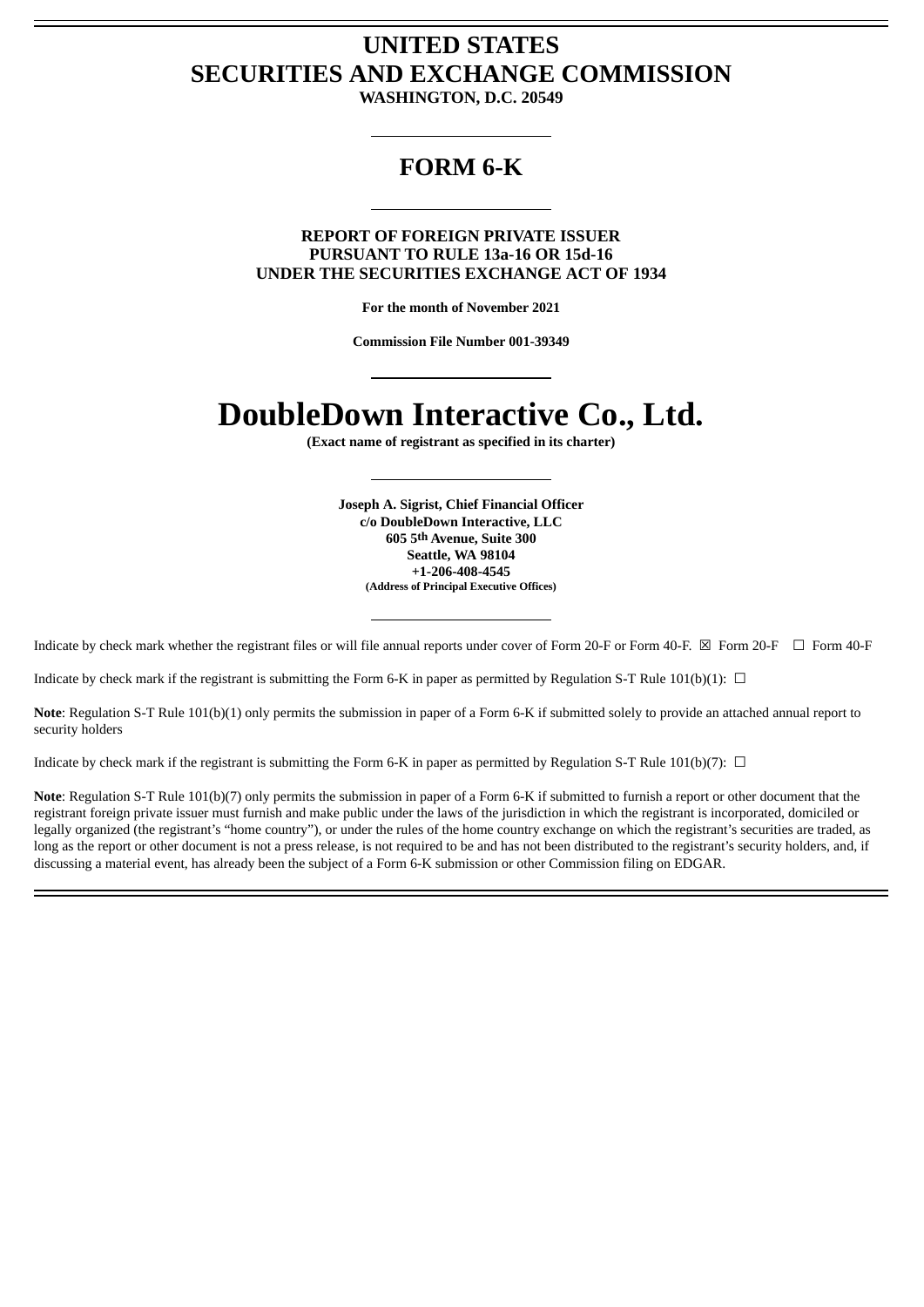# **Issuance of Press Release; Financial Statements**

On November 10, 2021, DoubleDown Interactive Co., Ltd. (the "Company") issued a press release (the "Press Release") announcing the Company's financial results for the third quarter ended September 30, 2021. The Company also issued its unaudited condensed financial statements for the three and nine months ended September 30, 2021 (the "Financial Statements") in Seoul, Republic of Korea.

The Press Release and the Financial Statements are being furnished in this report on Form 6-K as Exhibits 99.1 and 99.2 respectively pursuant to General Instruction B to the Form 6- K, and shall not be deemed to be "filed" for the purposes of Section 18 of the Securities Exchange Act of 1934, as amended, or otherwise subject to the liabilities of that section.

# **EXHIBIT INDEX**

| <b>Exhibit No.</b> | <b>Description</b>                                                                                                      |
|--------------------|-------------------------------------------------------------------------------------------------------------------------|
| 99.1               | Press Release of the Company, dated November 10, 2021                                                                   |
| 99.2               | Condensed consolidated financial statements (unaudited) for the three and nine months ended September 30, 2021 and 2020 |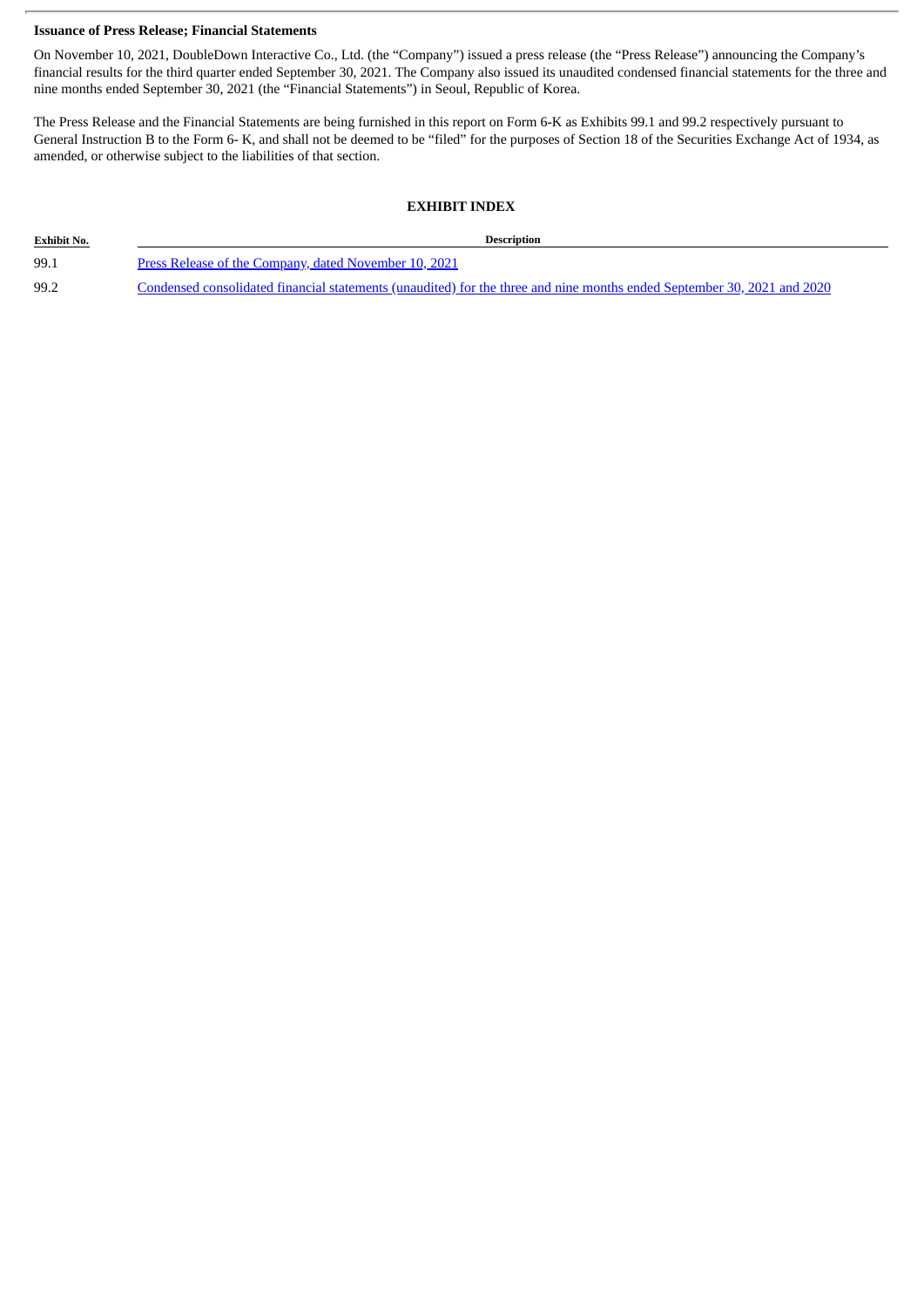# **SIGNATURES**

Pursuant to the requirements of the Securities Exchange Act of 1934, the Registrant has duly caused this report to be signed on its behalf by the undersigned, thereunto duly authorized.

Date: November 12, 2021 **DoubleDown Interactive Co., Ltd.** 

By: /s/ Joseph A. Sigrist

Name: Joseph A. Sigrist Title: Chief Financial Officer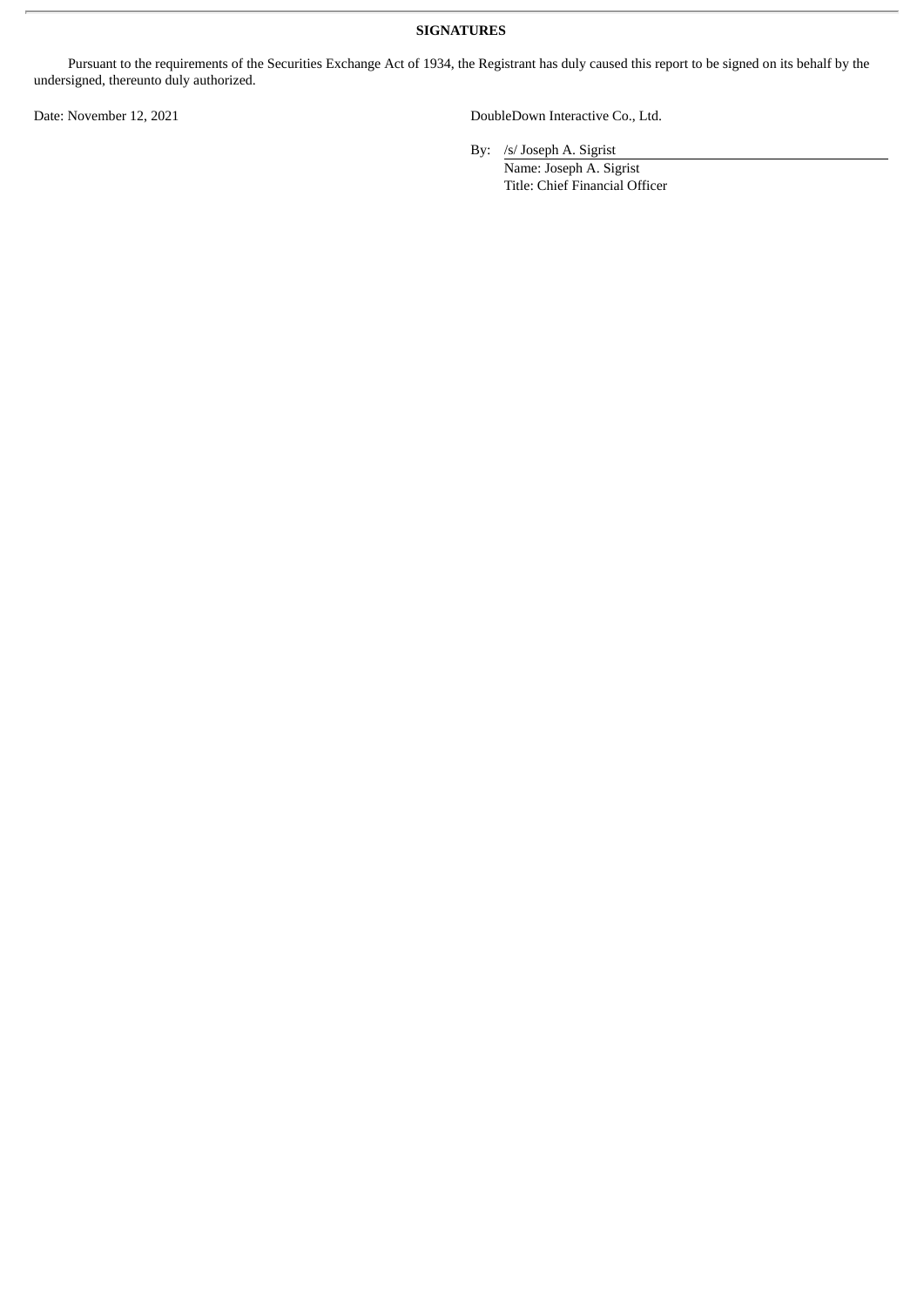<span id="page-3-0"></span>

# **DoubleDown Interactive Reports Third Quarter 2021 Results**

SEATTLE, WASHINGTON – November 10, 2021 — DoubleDown Interactive (NASDAQ: DDI) ("DoubleDown" or the "Company"), a leading developer and publisher of digital social casino games, today reported its financial results for the third quarter ended September 30, 2021.

# **Third Quarter 2021 Highlights vs. Third Quarter 2020**

- Revenues decreased 6% to \$87.0 million.
- Adjusted EBITDA increased 4% to \$30.2 million. Adjusted EBITDA margin of 34.7% improved by approximately 330 basis points.
- Net income increased to \$22.8 million, or \$9.91 per common share on a fully diluted basis (\$0.50 on an ADS basis), compared to net income of \$8.3 million, or \$3.75 per common share on a fully diluted basis (\$0.19 on an ADS basis). Note each ADS represents 0.05 of a common share.
- Average Revenue Per Daily Active User ("ARPDAU") increased 12% to \$0.96.
- Average monthly revenue per payer increased 14% to \$224.
- Payer conversion of 5.7%, compared to 5.4%. Payer conversion represents the percentage of monthly active users that made at least one purchase in a month during the respective quarters.

"We are pleased with the results from our first quarter as a public company, including year-over-year Adjusted EBITDA growth, another record for average monthly revenue per payer, and the recent release of our first non-social casino gaming app, 'Undead World: Hero Survival'," said In Keuk Kim, Chief Executive Officer of DoubleDown. "We generated \$33.7 million in net cash flows provided by operations and ended the quarter with a cash and cash equivalents balance of \$223.1 million, providing us with a strong financial position. Looking ahead, we will continue to focus on growing our paying customer base with an emphasis on optimizing our monetization metrics."

# **Initial Public Offering**

On September 2, 2021, DoubleDown closed its initial public offering (the "IPO") of 6,316,000 American Depositary Shares ("ADS"), each representing 0.05 of a common share, at a price of \$18.00 per ADS. DoubleDown sold 5,263,000 ADSs and STIC Special Situation Diamond Limited sold 1,053,000 ADSs in the IPO. DoubleDown received net proceeds of \$86.5 million after deducting underwriting discounts and commissions and the offering expenses from the IPO.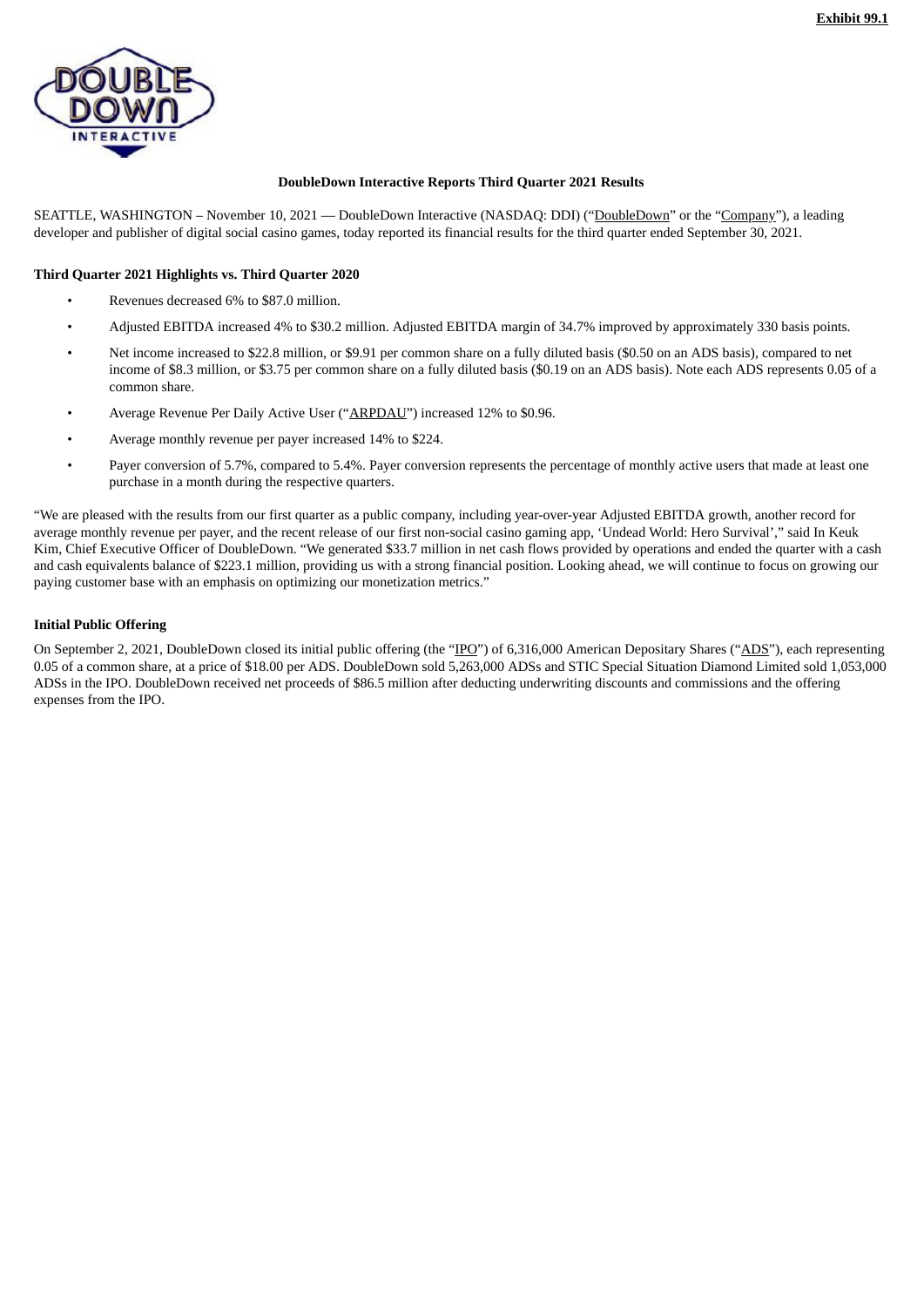# **Summary Operating Results for DoubleDown Interactive**

|                                          | <b>Three Months Ended September 30,</b> |    |       |  |  |
|------------------------------------------|-----------------------------------------|----|-------|--|--|
|                                          | 2021                                    |    | 2020  |  |  |
| Revenue (\$ MM)                          | \$<br>87.0                              | \$ | 92.2  |  |  |
| Total operating expenses (\$ MM)         | \$<br>59.2                              | \$ | 71.3  |  |  |
| Adjusted EBITDA (\$ MM)                  | \$<br>30.2                              | \$ | 28.9  |  |  |
| Net income (\$ MM)                       | \$<br>22.8                              | S  | 8.3   |  |  |
| Net income margin                        | 26.2%                                   |    | 9.0%  |  |  |
| Adjusted EBITDA margin                   | 34.7%                                   |    | 31.4% |  |  |
| <b>Non-financial performance metrics</b> |                                         |    |       |  |  |
| Average MAUs (000s)                      | 2,255                                   |    | 2,894 |  |  |
| Average DAUs (000s)                      | 986                                     |    | 1,169 |  |  |
| <b>ARPDAU</b>                            | \$<br>0.96                              | \$ | 0.86  |  |  |
| Average monthly revenue per payer        | \$<br>224                               | \$ | 196   |  |  |
| Paver conversion                         | 5.7%                                    |    | 5.4%  |  |  |

### **Third Quarter 2021 Financial Results**

Revenue in the third quarter was \$87.0 million, down 5.6% from the same year-ago quarter mainly due to the easing of stay-at-home initiatives compared to the height of COVID-19 prevention measures in the prior year.

Operating expenses in the third quarter were \$59.2 million, down 16.9% from the same year-ago quarter. The decrease was primarily due to decreases in sales & marketing costs and depreciation & amortization expenses from the same quarter in 2020.

Net income in the third quarter increased to \$22.8 million, or \$9.91 per common share on a fully diluted basis (\$0.50 on an ADS basis), compared to net income of \$8.3 million, or \$3.75 per common share on a fully diluted basis (\$0.19 on an ADS basis), in the same year-ago quarter. Note each ADS represents 0.05 of a common share.

Adjusted EBITDA in the third quarter increased to \$30.2 million compared to \$28.9 million in the same year-ago quarter.

Net cash flows provided by operating activities for the three months ended September 30, 2021 was \$33.7 million compared to \$22.7 million in the same year-ago quarter.

# **Conference Call**

DoubleDown will hold a conference call today (November 10, 2021) at 5:00 p.m. Eastern Time (2:00 p.m. Pacific Time) to discuss these results. A question-and-answer session will follow management's presentation.

To participate, please dial the number below at least five minutes prior to the start time and ask for the DoubleDown Interactive conference call.

U.S. dial-in number: 1-888-705-0418 International number: 1-929-517-9007 Conference ID: 2667354

The conference call will broadcast live and be available for replay here or at the below dial in.

Toll-free replay number: 1-855-859-2056 International replay number: 1-404-537-3406 Conference ID: 2667354

A replay of the call will be available after 8:00 p.m. Eastern Time through December 10, 2021 at 8:00 p.m. Eastern Time.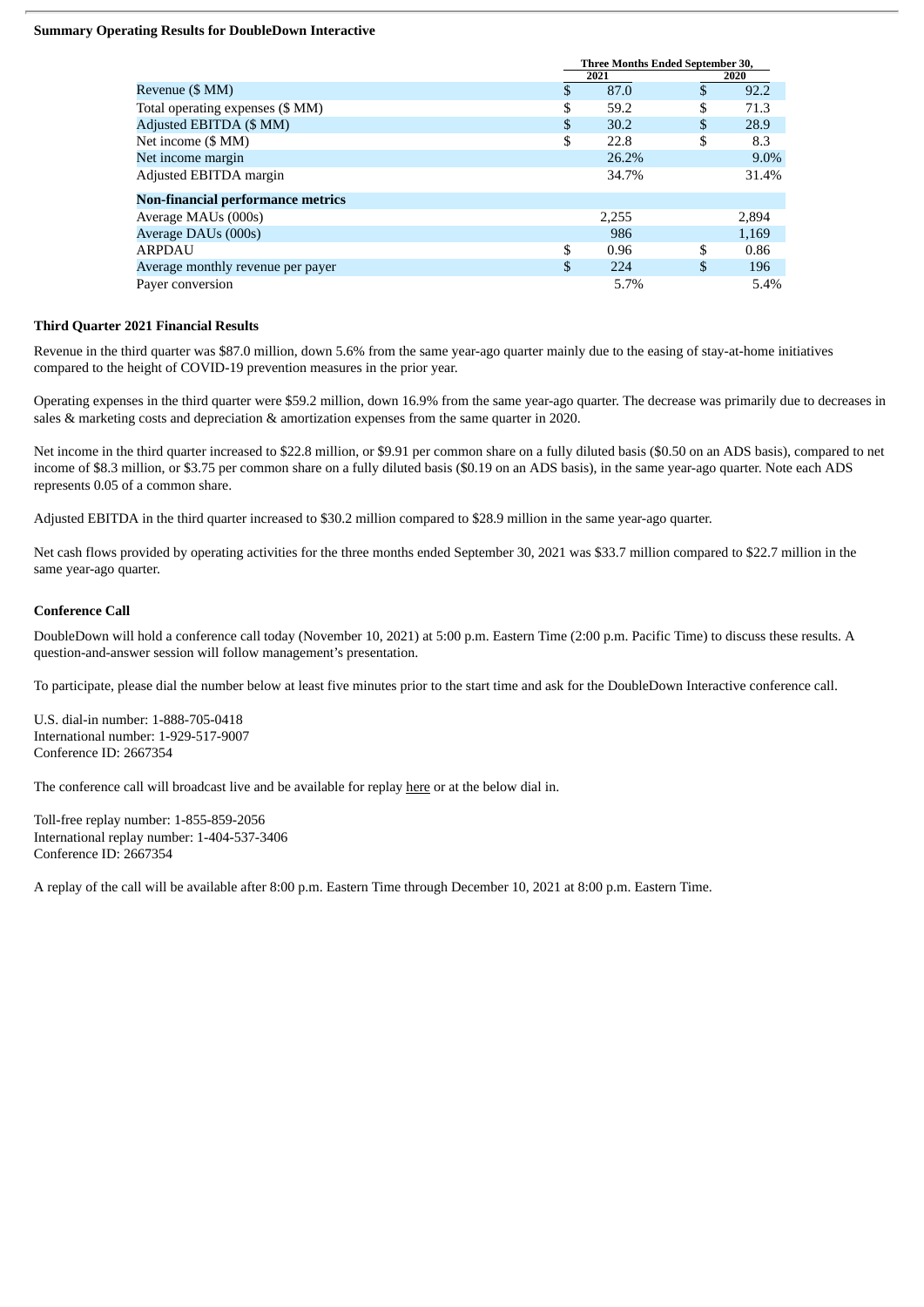# **About DoubleDown Interactive**

DoubleDown Interactive, Co. Ltd. is a leading developer and publisher of digital games on mobile and web-based platforms. We are the creators of multi-format interactive entertainment experiences for casual players, bringing authentic Vegas entertainment to players around the world through an online social casino experience. Our flagship title, DoubleDown Casino, has been a fan-favorite game on leading social and mobile platforms for years, entertaining millions of players worldwide with a lineup of classic and modern games.

#### *Safe Harbor Statement*

Certain statements contained in this press release are "forward-looking statements" about future events and expectations for purposes of the safe harbor provisions under the United States Private Securities Litigation Reform Act of 1995. Forward-looking statements are based on our beliefs, assumptions, and expectations of industry trends, our future financial and operating performance, and our growth plans, taking into account the information currently available to us. These statements are not statements of historical fact. We have based these forward-looking statements on our current expectations and assumptions about future events. While our management considers these expectations and assumptions to be reasonable, they are inherently subject to significant business, economic, competitive, regulatory and other risks, contingencies and uncertainties, most of which are difficult to predict and many of which are beyond our control. Therefore, you should not place undue reliance on such statements. Words such as "anticipates," believes," "continues," "estimates," "expects," "goal," "objectives," "intends," "may," "opportunity," "plans," potential," "near-term," long-term," "projections," "assumptions," "projects," "guidance," "forecasts," "outlook," "target," "trends," "should," "could," "would," "will," and similar expressions are intended to identify such forward-looking statements. We qualify any forward-looking statements entirely by these cautionary factors. We assume no obligation to update or revise any forward-looking statements for any reason or to update the reasons actual results could differ materially from those anticipated in these forward-looking statements, even if new information becomes available in the future.

### Use and Reconciliation of Non-GAAP Financial Measures

In addition to our results determined in accordance with the accounting principles generally accepted in the United States of America ("GAAP"), we believe the following non-GAAP financial measure is useful in evaluating our operating performance. We present "*adjusted earnings before interest, taxes, depreciation and amortization*" ("Adjusted EBITDA") because we believe it assists investors and analysts by facilitating comparison of period-to-period operational performance on a consistent basis by excluding items that we do not believe are indicative of our core operating performance. The items excluded from the Adjusted EBITDA may have a material impact on our financial results. Certain of those items are non-recurring, while others are non-cash in nature. Accordingly, the Adjusted EBITDA is presented as supplemental disclosure and should not be considered in isolation of, as a substitute for, or superior to, the financial information prepared in accordance with GAAP, and should be read in conjunction with the financial statements furnished in our Form 6-K to be filed with the SEC.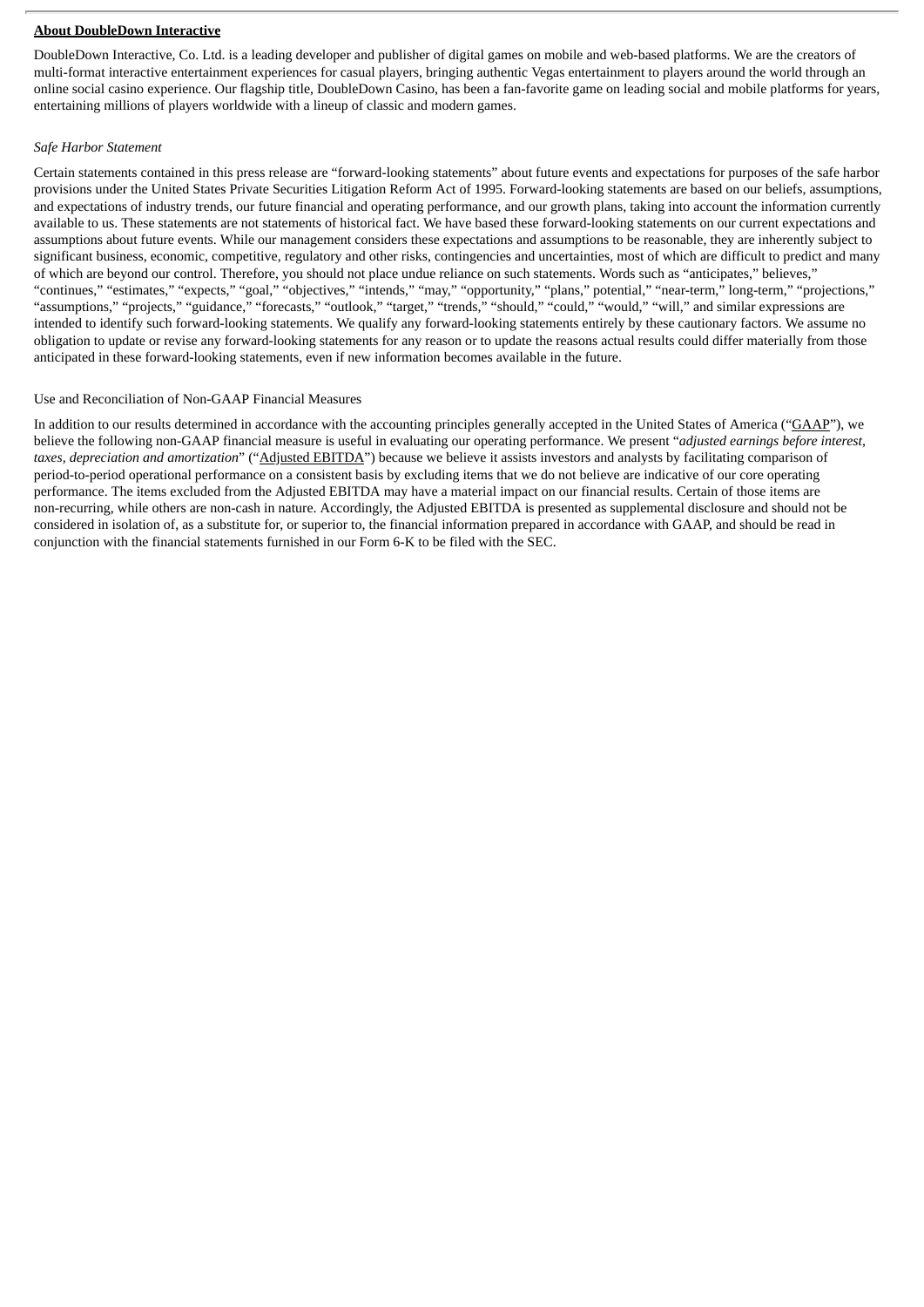In our reconciliation from our reported GAAP "net income before provision for taxes" to our Adjusted EBITDA, we eliminate the impact of the following fourline items: (i) remeasurement gains; (ii) acquisition expenses; (iii) amortization expenses related to intangible assets acquired; and (iv) depreciation expense. The below table sets forth the full reconciliation of our non-GAAP measures:

| <b>Reconciliation of non-GAAP measures</b>             | <b>Three Months Ended</b><br>September 30, | <b>Nine Months Ended</b><br>September 30, |        |        |
|--------------------------------------------------------|--------------------------------------------|-------------------------------------------|--------|--------|
| (in millions, except percentages)                      | 2021                                       | 2020                                      | 2021   | 2020   |
| Net income                                             | \$22.8                                     | $\mathbb{S}$<br>8.3                       | \$60.7 | \$38.2 |
| Income tax expense                                     | 7.2                                        | 5.8                                       | 16.7   | 16.5   |
| Income before tax                                      | 30.0                                       | 14.1                                      | 77.4   | 54.7   |
| Adjustments for:                                       |                                            |                                           |        |        |
| Depreciation and amortization                          | 2.4                                        | 8.0                                       | 15.7   | 23.9   |
| Loss contingency                                       |                                            |                                           | 3.5    |        |
| Interest expense                                       | 0.5                                        | 0.7                                       | 1.5    | 10.1   |
| Foreign currency transaction/remeasurement (gain) loss | (0.8)                                      | 0.7                                       | (1.4)  | (3.4)  |
| Other income (expense), net                            | 1.9                                        | (5.4)                                     | 2.4    | (5.1)  |
| <b>Adjusted EBITDA</b>                                 | \$30.2                                     | \$28.9                                    | \$94.3 | \$90.4 |
| Adjusted EBITDA margin                                 | 34.7%                                      | 31.4%                                     | 34.0%  | 33.9%  |

We encourage investors and others to review our financial information in its entirety and not to rely on any single financial measure.

# **Company Contact:**

Joe Sigrist ir@doubledown.com  $+1$  (206) 773-2266 Chief Financial Officer https://www.doubledowninteractive.com

# **Investor Relations Contact:**

Cody Slach or Jeff Grampp, CFA Gateway Group 1-949-574-3860 DDI@gatewayir.com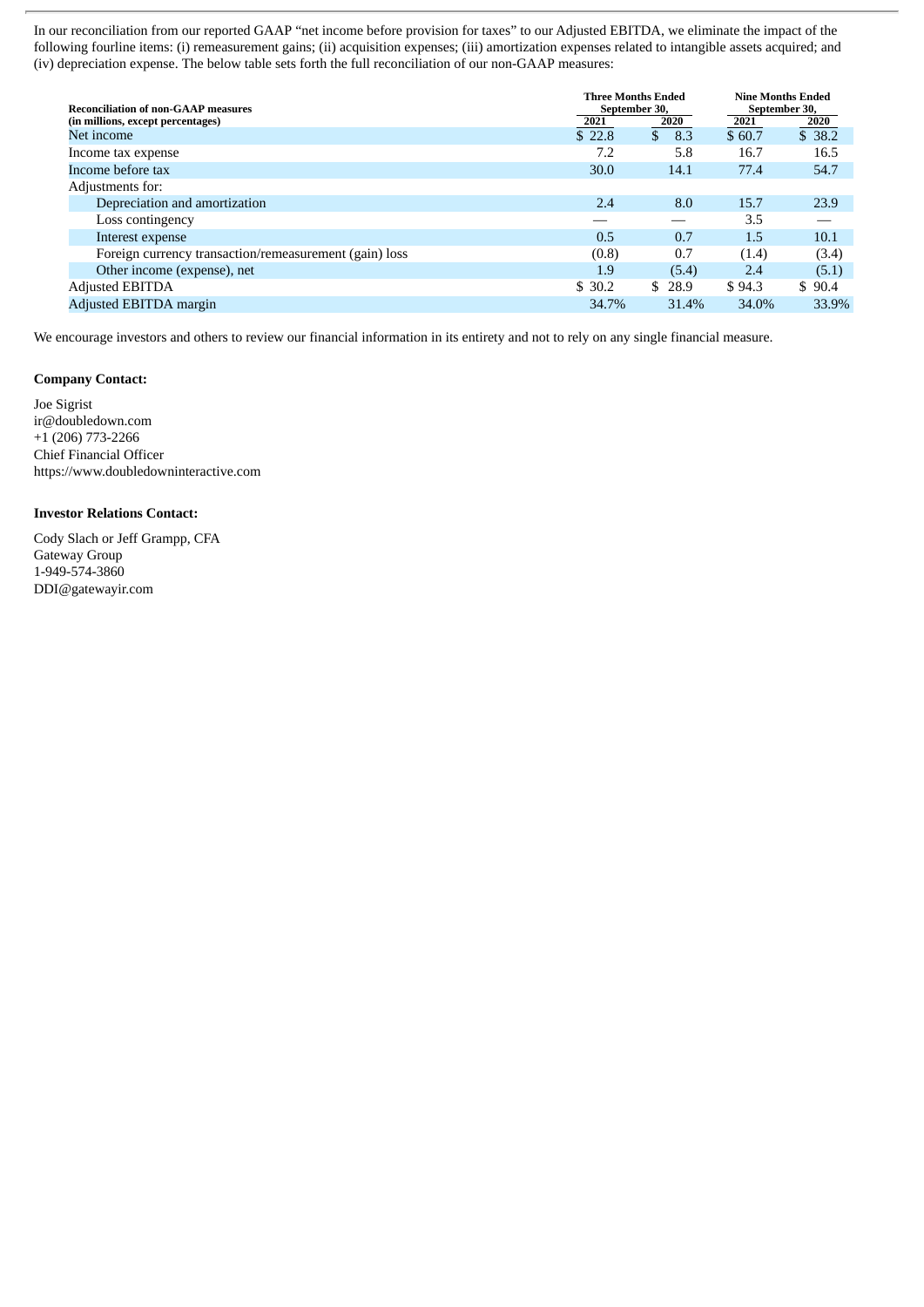#### **DoubleDown Interactive Condensed Balance Sheets**

|                                             |              | September 30, 2021 | December 31, 2020 |         |  |
|---------------------------------------------|--------------|--------------------|-------------------|---------|--|
| <b>Assets</b>                               |              |                    |                   |         |  |
| Current assets:                             |              |                    |                   |         |  |
| Cash and cash equivalents                   | \$           | 223,062            | \$                | 63,188  |  |
| Accounts receivable, net                    |              | 20,247             |                   | 23,299  |  |
| Prepaid expenses, and other assets          |              | 11,013             |                   | 4,020   |  |
| Total current assets                        |              | 254,322            |                   | 90,507  |  |
| Property and equipment, net                 |              | 342                |                   | 377     |  |
| Operating lease right-of-use assets, net    |              | 7,644              |                   | 9,987   |  |
| Intangible assets, net                      |              | 55,801             |                   | 71,364  |  |
| Goodwill                                    |              | 633,965            |                   | 633,965 |  |
| Deferred tax asset                          |              | 2,724              |                   | 560     |  |
| Other non-current assets                    |              | 72                 |                   | 71      |  |
| <b>Total assets</b>                         | $\mathbb{S}$ | 954,870            | \$                | 806,831 |  |
| <b>Liabilities and Shareholders' Equity</b> |              |                    |                   |         |  |
| Accounts payable and accrued expenses       | \$           | 14,090             | \$                | 16,646  |  |
| Short-term operating lease liabilities      |              | 3,036              |                   | 3,033   |  |
| Income taxes payable                        |              | 375                |                   | 2,838   |  |
| <b>Contract liabilities</b>                 |              | 1,546              |                   | 2,415   |  |
| Other current liabilities                   |              | 2702               |                   | 717     |  |
| Total current liabilities                   |              | 21,749             |                   | 25,649  |  |
| Long-term borrowings with related party     |              | 42,198             |                   | 45,956  |  |
| Long-term operating lease liabilities       |              | 5,410              |                   | 7,831   |  |
| Deferred tax liabilities, net               |              | 25,993             |                   | 20,154  |  |
| Other non-current liabilities               |              | 12,592             |                   | 7,730   |  |
| <b>Total liabilities</b>                    |              | 107,942            |                   | 107,320 |  |
| Shareholders' equity                        |              |                    |                   |         |  |
| Common stock                                |              | 21,198             |                   | 18,924  |  |
| Additional paid-in-capital                  |              | 672,242            |                   | 588,064 |  |
| Accumulated other comprehensive income      |              | 23,109             |                   | 22,815  |  |
| Retained earnings                           |              | 130,379            |                   | 69,708  |  |
| Total shareholders' equity                  |              | 846,928            |                   | 699,511 |  |
| Total liabilities and shareholders' equity  | \$           | 954.870            | \$                | 806.831 |  |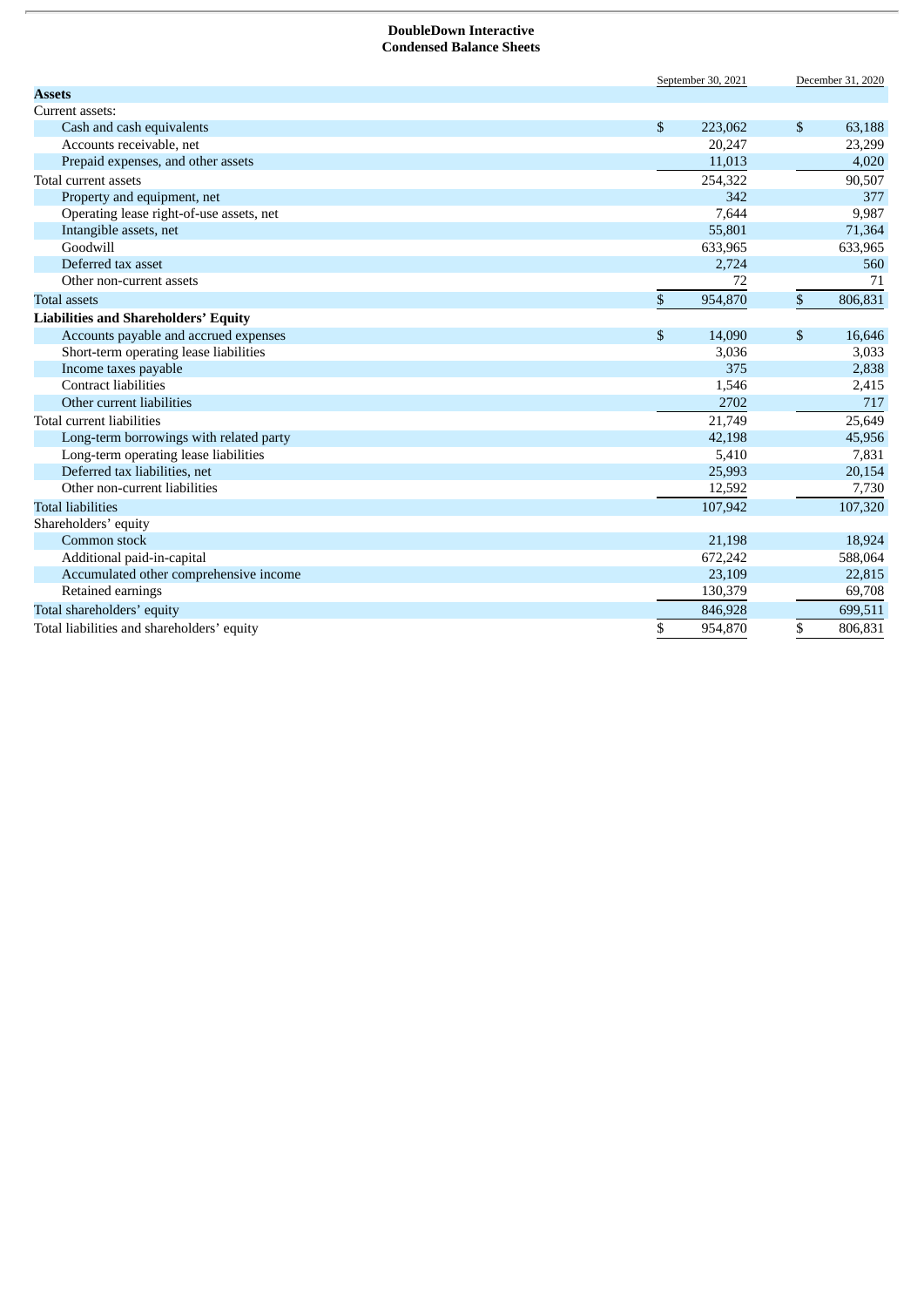# **DoubleDown Interactive Condensed Statement of Operations (Unaudited)**

|                                                                     | Three Months Ended<br>September 30, |              | Nine Months Ended<br>September 30, |    |           |                         |
|---------------------------------------------------------------------|-------------------------------------|--------------|------------------------------------|----|-----------|-------------------------|
|                                                                     | 2021                                |              | 2020                               |    | 2021      | 2020                    |
| Revenue                                                             | \$<br>87,007                        | $\mathbb{S}$ | 92,166                             |    | \$276,902 | $\overline{\$}$ 267,305 |
| Operating expenses:                                                 |                                     |              |                                    |    |           |                         |
| Cost of revenue $(1)$                                               | 30,485                              |              | 32,648                             |    | 96,823    | 94,345                  |
| Sales and marketing(1)                                              | 17,161                              |              | 20,905                             |    | 56,913    | 53,688                  |
| Research and development(1)                                         | 4,537                               |              | 4,635                              |    | 14,635    | 13,847                  |
| General and administrative $(1)$                                    | 4,674                               |              | 5,103                              |    | 17,684    | 14,983                  |
| Depreciation and amortization                                       | 2,359                               |              | 7,978                              |    | 15,704    | 23,938                  |
| Total operating expenses                                            | 59,216                              |              | 71,269                             |    | 201,759   | 200,801                 |
| Operating income                                                    | 27,791                              |              | 20,897                             |    | 75,143    | 66,504                  |
| Other income (expense):                                             |                                     |              |                                    |    |           |                         |
| Interest expense                                                    | (500)                               |              | (719)                              |    | (1,521)   | (10, 142)               |
| Interest income                                                     | 25                                  |              | 18                                 |    | 108       | 189                     |
| Gain on foreign currency transactions                               | 634                                 |              | 558                                |    | 1,040     | 3,167                   |
| Gain (loss) on foreign currency remeasurement of intercompany items | 215                                 |              | (1,251)                            |    | 353       | 233                     |
| Other, net                                                          | 1,853                               |              | (5, 437)                           |    | 2,261     | (5,262)                 |
| Total other expense, net                                            | 2,227                               |              | (6,831)                            |    | 2,241     | (11, 815)               |
| Income before income tax                                            | 30,018                              |              | 14,066                             |    | 77,384    | 54,689                  |
| Income tax expense                                                  | (7, 185)                            |              | (5,768)                            |    | (16, 713) | (16,539)                |
| Net income                                                          | \$<br>22,833                        | \$           | 8,298                              | \$ | 60,671    | \$<br>38,150            |
| Other comprehensive income (expense):                               |                                     |              |                                    |    |           |                         |
| Pension adjustments, net of tax                                     | (81)                                |              | (20)                               |    | (121)     | (211)                   |
| Gain on foreign currency translation                                | 5,842                               |              | (657)                              |    | 7,057     | 15,869                  |
| Comprehensive income                                                | \$<br>28,594                        | \$           | 7,621                              | \$ | 67,607    | \$<br>53,808            |
| Earnings per share:                                                 |                                     |              |                                    |    |           |                         |
| <b>Basic</b>                                                        | \$<br>9.91                          | \$           | 3.75                               | \$ | 27.03     | \$<br>22.83             |
| <b>Diluted</b>                                                      | \$<br>9.91                          | \$           | 3.75                               | \$ | 27.03     | \$<br>17.30             |
| Weighted average shares outstanding:                                |                                     |              |                                    |    |           |                         |
| <b>Basic</b>                                                        | 2,303,192                           |              | 2,214,522                          |    | 2,244,404 | 1,670,715               |
| <b>Diluted</b>                                                      | 2,303,192                           |              | 2,214,522                          |    | 2,244,404 | 2,360,310               |

(1) Excluding depreciation and amortization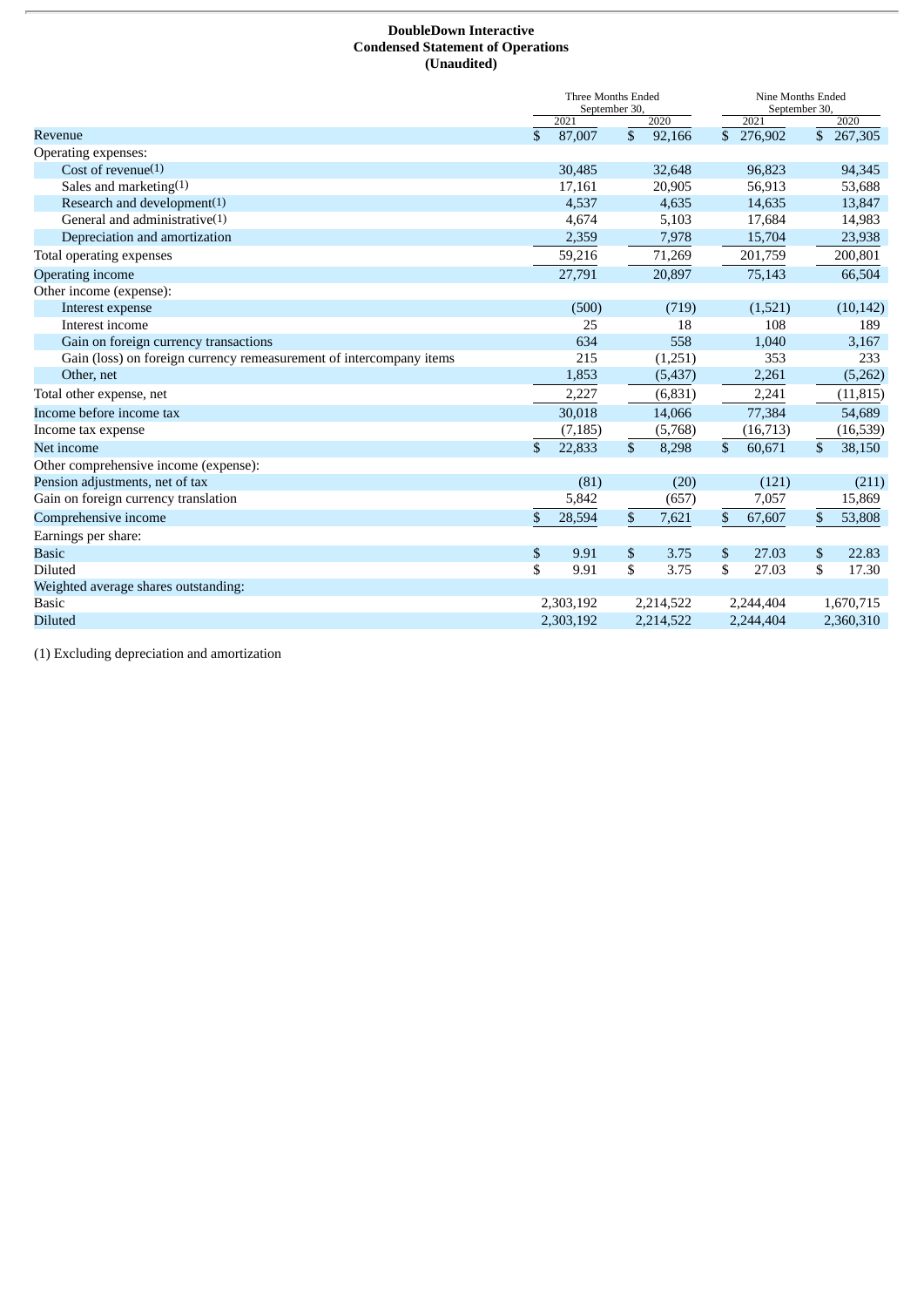## **DoubleDown Interactive Condensed Statement of Cash Flows (Unaudited)**

|                                                                            | Nine months<br>ended<br>September 30,<br>2021 |     | Nine months<br>ended<br>September 30,<br>2020 |
|----------------------------------------------------------------------------|-----------------------------------------------|-----|-----------------------------------------------|
| Cash flow from operating activities:                                       |                                               |     |                                               |
| Net Income                                                                 | \$<br>60,671                                  | \$  | 38,150                                        |
| Adjustments to reconcile net income to net cash from operating activities: |                                               |     |                                               |
| Depreciation and amortization                                              | 15,704                                        |     | 23,938                                        |
| Gain(loss) on foreign currency remeasurement of intercompany item          | 6                                             |     | (233)                                         |
| Deferred taxes                                                             | 3,524                                         |     | 4,477                                         |
| Non-cash interest expense                                                  |                                               |     | 5,015                                         |
| Working capital adjustments:                                               |                                               |     |                                               |
| Accounts receivable                                                        | 1,647                                         |     | (12, 443)                                     |
| Prepaid expenses, other current and non-current assets                     | (2,628)                                       |     | (487)                                         |
| Accounts payable, accrued expenses and other payables                      | (795)                                         |     | 5,170                                         |
| <b>Contract liabilities</b>                                                | (868)                                         |     | (187)                                         |
| Income tax payable                                                         | (7,035)                                       |     | 1,232                                         |
| Other current and non-current liabilities                                  | 7,358                                         |     | (851)                                         |
| Net cash flows provided by operating activities                            | 77,584                                        |     | 63,781                                        |
| Cash flow from (used in) investing activities:                             |                                               |     |                                               |
| Acquisition of Double8 Games Co., Ltd.                                     |                                               |     | (1,952)                                       |
| Acquisition of intangible assets                                           | (12)                                          |     |                                               |
| Purchases of intangible assets                                             |                                               |     | (5)                                           |
| Purchases of property and equipment                                        | (116)                                         |     | (194)                                         |
| Disposals of property and equipment                                        | 3                                             |     |                                               |
| Net cash flows from (used in) investing activities                         | (125)                                         |     | (2, 151)                                      |
| Cash flows from (used in) financing activities:                            |                                               |     |                                               |
| Repayments of long-term borrowings with related party                      |                                               |     | (41, 641)                                     |
| Isssuance of new shares-IPO                                                | 86,452                                        |     |                                               |
| Repayments of short-term senior note                                       |                                               |     | (33, 313)                                     |
| Net cash flows used in financing activities                                | 86,452                                        |     | (74, 954)                                     |
| Net foreign exchange difference on cash and cash equivalents               | (4,035)                                       |     | (3,082)                                       |
| Net increase (decrease) in cash and cash equivalents                       | 159,875                                       |     | (16, 406)                                     |
| Cash and cash equivalents at beginning of period                           | 63,188                                        |     | 42,418                                        |
| Cash and cash equivalents at end of period                                 | \$<br>223,062                                 | \$. | 26,012                                        |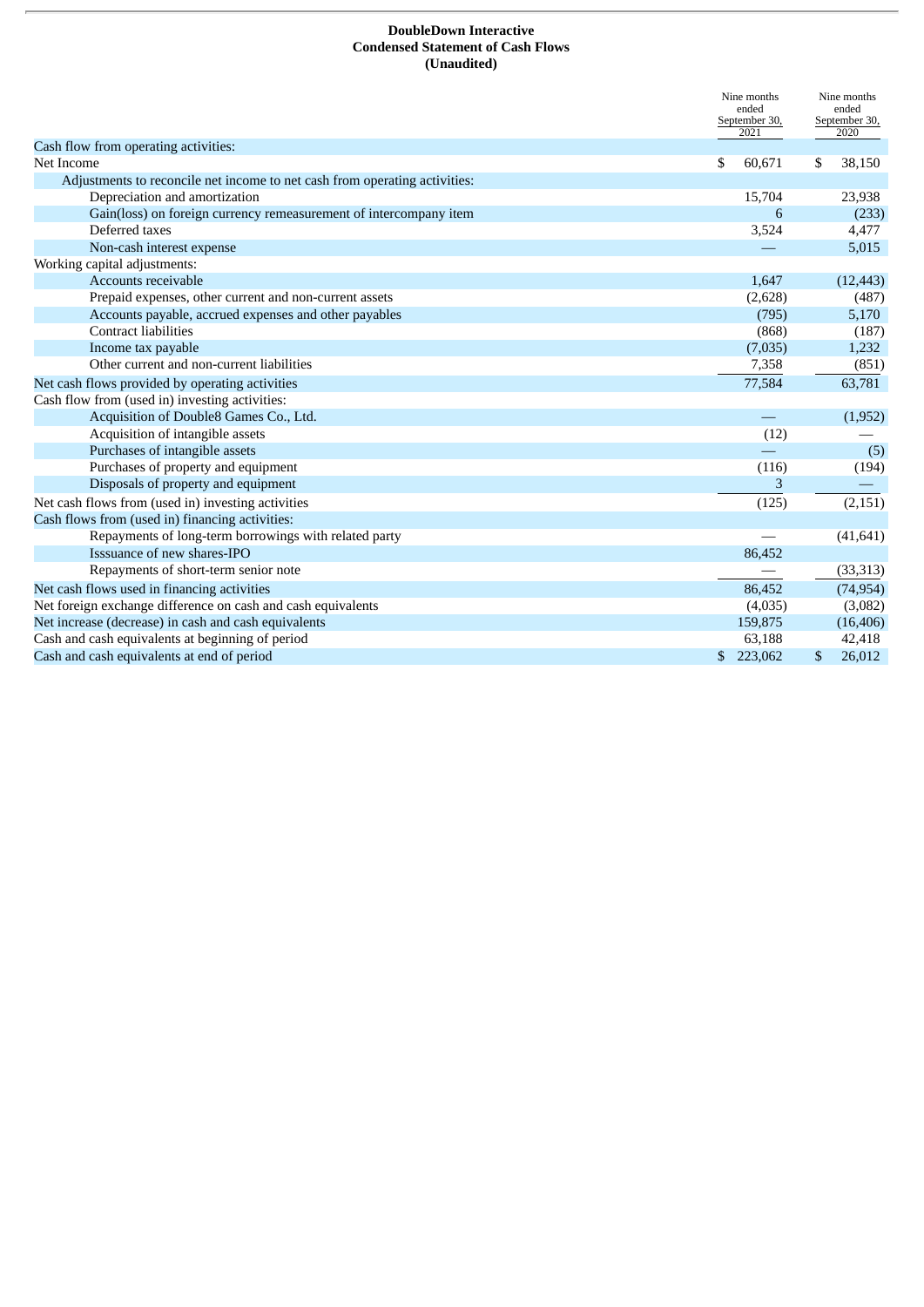<span id="page-10-0"></span>DoubleDown Interactive Co., Ltd. Condensed Consolidated Financial Statements (unaudited) September 30, 2021 and 2020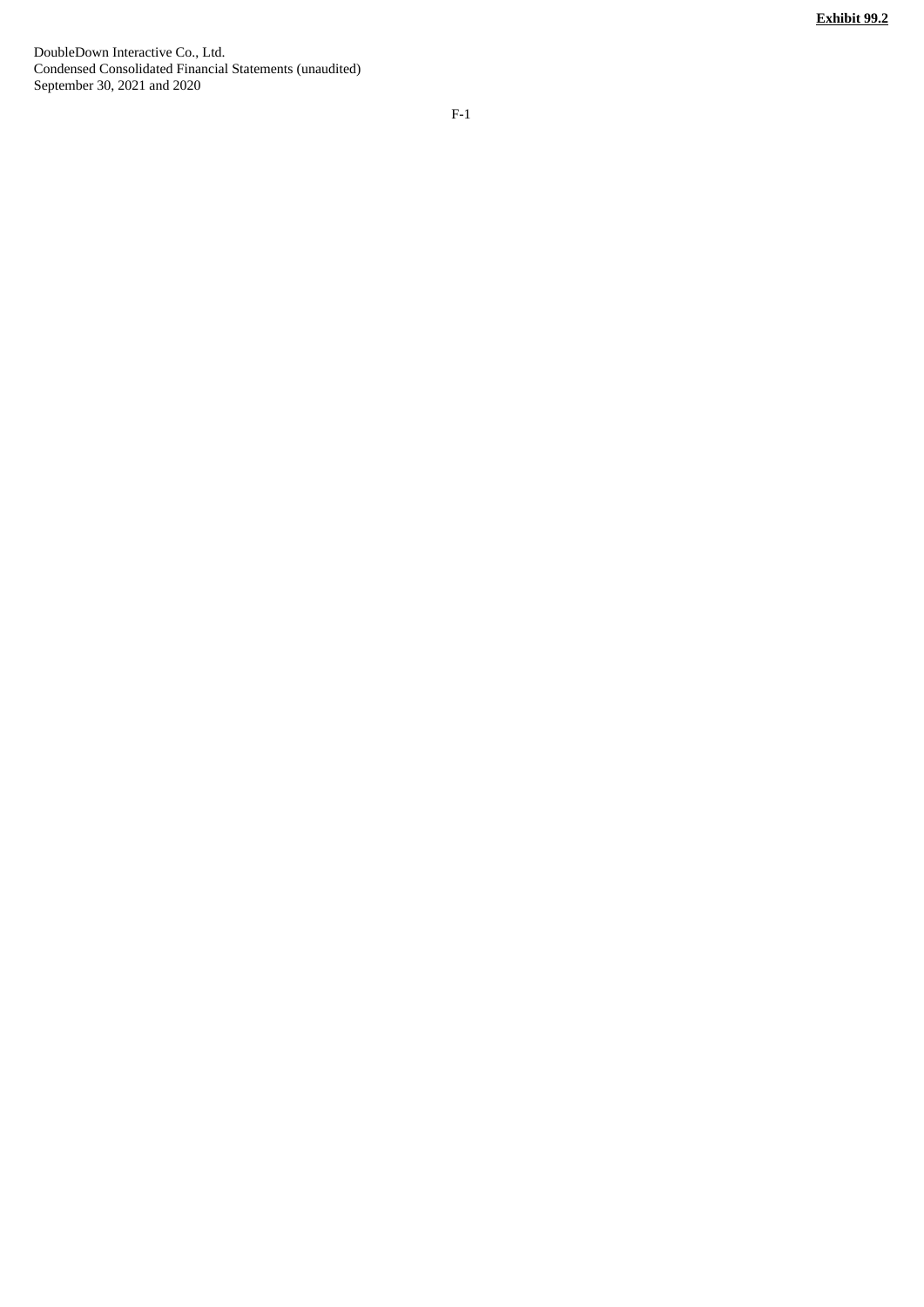Condensed Consolidated Financial Statements (unaudited) September 30, 2021 and 2020

# Contents

| Condensed consolidated financial statements (unaudited)              |       |
|----------------------------------------------------------------------|-------|
| Condensed Consolidated Statements of Income and Comprehensive Income | $F-3$ |
| Condensed Consolidated Balance Sheets                                | $F-4$ |
| Condensed Consolidated Statements of Changes in Shareholders' Equity | F-5   |
| Condensed Consolidated Statements of Cash Flows                      | $F-6$ |
| Notes to Condensed Consolidated Financial Statements (unaudited)     | $F-7$ |
| $F-2$                                                                |       |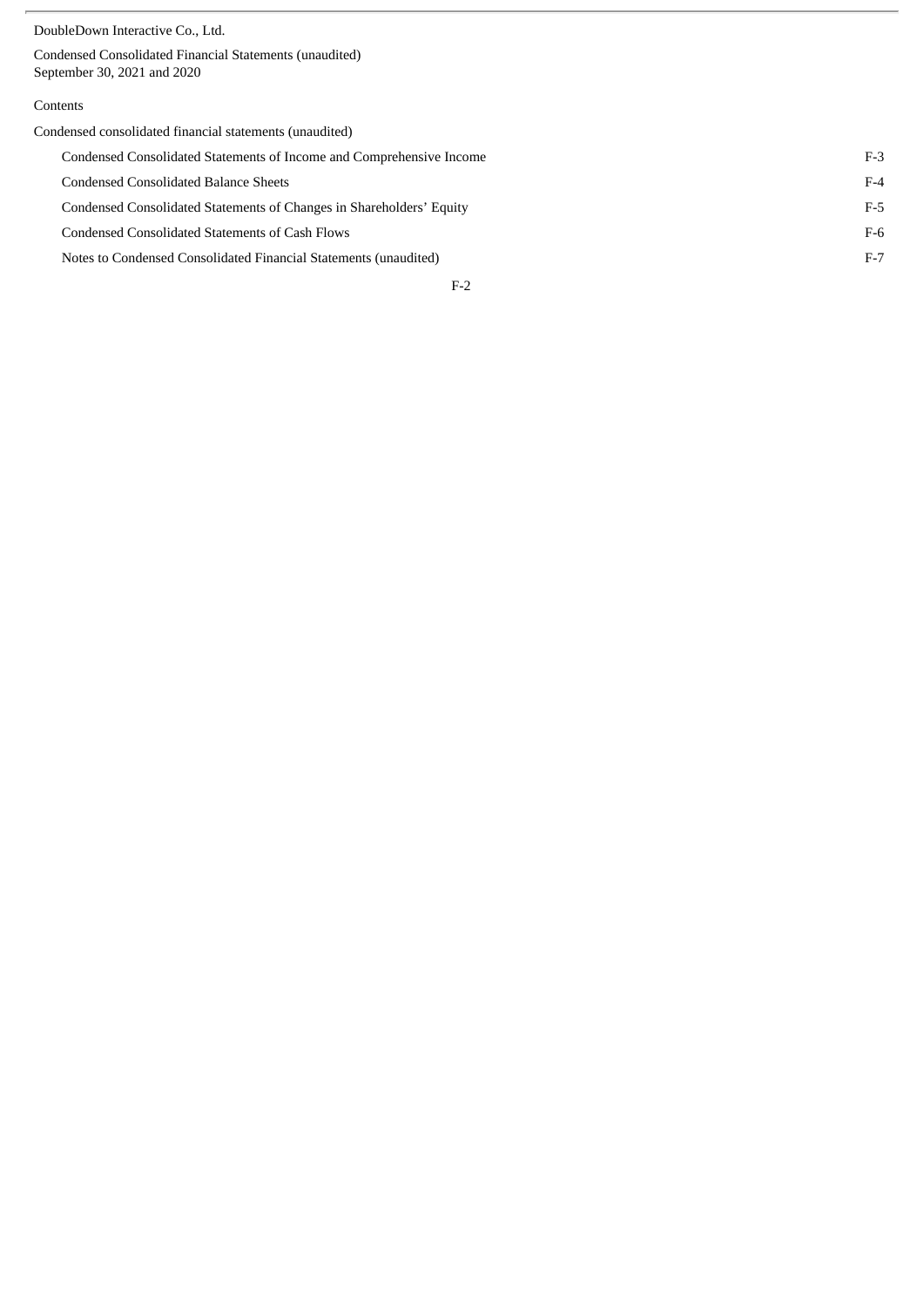Condensed Consolidated Statement of Income and Comprehensive Income

(In thousands of U.S. dollars, except share and per share amounts) (unaudited)

|                                                                     | Three Months Ended<br>September 30, |           |              | Nine Months Ended<br>September 30, |              |           |    |           |
|---------------------------------------------------------------------|-------------------------------------|-----------|--------------|------------------------------------|--------------|-----------|----|-----------|
|                                                                     |                                     | 2021      |              | 2020                               |              | 2021      |    | 2020      |
| Revenue                                                             | \$                                  | 87,007    | \$           | 92,166                             | $\mathbb{S}$ | 276,902   |    | \$267,305 |
| Operating expenses:                                                 |                                     |           |              |                                    |              |           |    |           |
| Cost of revenue $(1)$                                               |                                     | 30,485    |              | 32,648                             |              | 96,823    |    | 94,345    |
| Sales and marketing(1)                                              |                                     | 17,161    |              | 20,905                             |              | 56,913    |    | 53,688    |
| Research and development(1)                                         |                                     | 4,537     |              | 4,635                              |              | 14,635    |    | 13,847    |
| General and administrative $(1)$                                    |                                     | 4,674     |              | 5,103                              |              | 17,684    |    | 14,983    |
| Depreciation and amortization                                       |                                     | 2,359     |              | 7,978                              |              | 15,704    |    | 23,938    |
| Total operating expenses                                            |                                     | 59,216    |              | 71,269                             |              | 201,759   |    | 200,801   |
| Operating income                                                    |                                     | 27,791    |              | 20,897                             |              | 75,143    |    | 66,504    |
| Other income (expense):                                             |                                     |           |              |                                    |              |           |    |           |
| Interest expense                                                    |                                     | (500)     |              | (719)                              |              | (1,521)   |    | (10, 142) |
| Interest income                                                     |                                     | 25        |              | 18                                 |              | 108       |    | 189       |
| Gain on foreign currency transactions                               |                                     | 634       |              | 558                                |              | 1,040     |    | 3,167     |
| Gain (loss) on foreign currency remeasurement of intercompany items |                                     | 215       |              | (1,251)                            |              | 353       |    | 233       |
| Other, net                                                          |                                     | 1,853     |              | (5,437)                            |              | 2,261     |    | (5,262)   |
| Total other income (expense), net                                   |                                     | 2,227     |              | (6,831)                            |              | 2,241     |    | (11, 815) |
| Income before income tax                                            |                                     | 30,018    |              | 14,066                             |              | 77,384    |    | 54,689    |
| Income tax expense                                                  |                                     | (7, 185)  |              | (5,768)                            |              | (16,713)  |    | (16, 539) |
| Net income                                                          | $\mathbf{s}$                        | 22,833    | $\mathbb{S}$ | 8,298                              | \$           | 60,671    | \$ | 38,150    |
| Other comprehensive income (expense):                               |                                     |           |              |                                    |              |           |    |           |
| Pension adjustments, net of tax                                     |                                     | (81)      | \$           | (20)                               |              | (121)     | \$ | (211)     |
| Gain on foreign currency translation                                |                                     | (800)     |              | (657)                              |              | 415       |    | 15,869    |
| Comprehensive income                                                | \$                                  | 21,952    | $\mathbb{S}$ | 7,621                              | \$           | 60,965    | \$ | 53,808    |
| Earnings per share:                                                 |                                     |           |              |                                    |              |           |    |           |
| <b>Basic</b>                                                        | \$                                  | 9.91      | \$           | 3.75                               | \$           | 27.03     | \$ | 22.83     |
| <b>Diluted</b>                                                      | \$                                  | 9.91      | \$           | 3.75                               | \$           | 27.03     | \$ | 17.30     |
| Weighted average shares outstanding:                                |                                     |           |              |                                    |              |           |    |           |
| <b>Basic</b>                                                        |                                     | 2,303,192 |              | 2,214,522                          |              | 2,244,404 |    | 1,670,715 |
| <b>Diluted</b>                                                      |                                     | 2,303,192 |              | 2,214,522                          |              | 2,244,404 |    | 2,360,311 |

(1) Excluding depreciation and amortization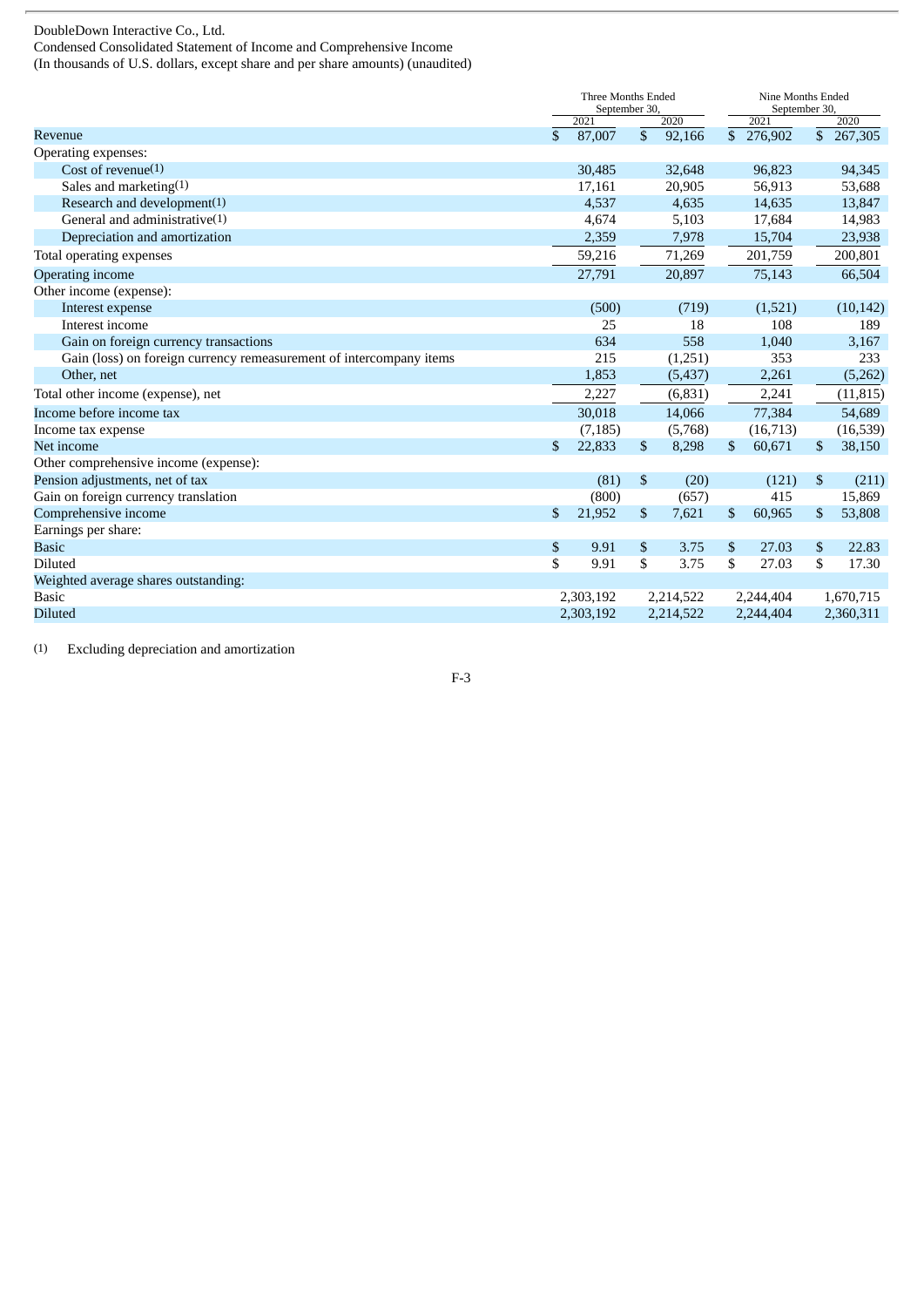Condensed Consolidated Balance Sheets

(In thousands of U.S. dollars, except share and per share amounts) (unaudited)

|                                            | September 30, 2021 |                | December 31, 2020 |
|--------------------------------------------|--------------------|----------------|-------------------|
| <b>Assets</b>                              |                    |                |                   |
| Current assets:                            |                    |                |                   |
| Cash and cash equivalents                  | \$<br>223,062      | $\mathfrak{S}$ | 63,188            |
| Accounts receivable, net                   | 20,247             |                | 23,299            |
| Prepaid expenses, and other assets         | 11,013             |                | 4,020             |
| Total current assets                       | 254,322            |                | 90,507            |
| Property and equipment, net                | 342                |                | 377               |
| Operating lease right-of-use assets, net   | 7,644              |                | 9,987             |
| Intangible assets, net                     | 55,801             |                | 71,364            |
| Goodwill                                   | 633,965            |                | 633,965           |
| Deferred tax asset                         | 2,724              |                | 560               |
| Other non-current assets                   | 72                 |                | 71                |
| <b>Total assets</b>                        | \$<br>954,870      | \$             | 806,831           |
| Liabilities and Shareholders' Equity       |                    |                |                   |
| Accounts payable and accrued expenses      | \$<br>14,090       | \$             | 16,646            |
| Short-term operating lease liabilities     | 3,036              |                | 3,033             |
| Income taxes payable                       | 375                |                | 2,838             |
| <b>Contract liabilities</b>                | 1,546              |                | 2,415             |
| Other current liabilities                  | 2,702              |                | 717               |
| Total current liabilities                  | 21,749             |                | 25,649            |
| Long-term borrowings with related party    | 42,198             |                | 45,956            |
| Long-term operating lease liabilities      | 5,410              |                | 7,831             |
| Deferred tax liabilities, net              | 25,993             |                | 20,154            |
| Other non-current liabilities              | 12,592             |                | 7,730             |
| <b>Total liabilities</b>                   | 107,942            |                | 107,320           |
| Shareholders' equity                       |                    |                |                   |
| Common stock                               | 21,198             |                | 18,924            |
| Additional paid-in-capital                 | 672,242            |                | 588,064           |
| Accumulated other comprehensive income     | 23,109             |                | 22,815            |
| Retained earnings                          | 130,379            |                | 69,708            |
| Total shareholders' equity                 | 846,928            |                | 699,511           |
| Total liabilities and shareholders' equity | \$<br>954,870      | \$             | 806,831           |

*See accompanying notes to condensed consolidated financial statements.*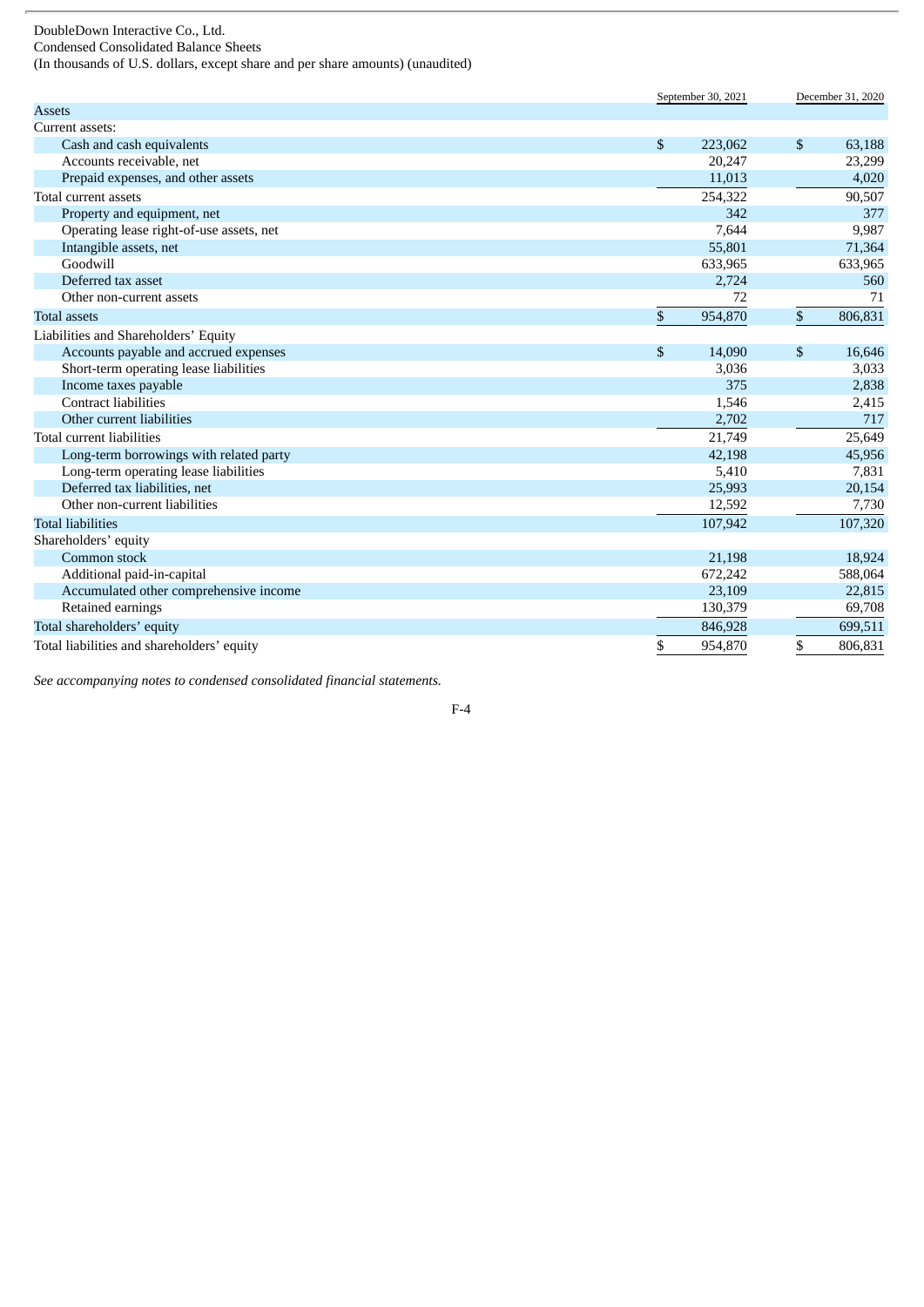Condensed Consolidated Statement of Changes in Shareholders' Equity

(In thousands of U.S. dollars, except share and per share amounts) (unaudited)

|                                             | Common<br>shares | Common<br>stock | Additional<br>paid-in-<br>capital |     | <b>Accumulated</b><br>other<br>comprehensive<br>income/(loss) | Retained<br>earnings<br>(deficit) |     | Total<br>shareholders'<br>equity |
|---------------------------------------------|------------------|-----------------|-----------------------------------|-----|---------------------------------------------------------------|-----------------------------------|-----|----------------------------------|
| <b>Three months ended</b>                   |                  |                 |                                   |     |                                                               |                                   |     |                                  |
| As of July 1, 2020                          | 2,214,522        | \$18,924        | \$588,064                         | \$. | 25,768                                                        | \$45,937                          | \$. | 678,693                          |
| Pension adjustments, net of tax             |                  |                 |                                   |     | (20)                                                          |                                   |     | (20)                             |
| Gain (loss) on foreign currency translation |                  |                 |                                   |     | (657)                                                         |                                   |     | (657)                            |
| Net income                                  |                  |                 |                                   |     |                                                               | 8,298                             |     | 8,298                            |
| As September 30, 2020                       | 2,214,522        | \$18,924        | \$588,064                         | \$  | 25,091                                                        | \$54,235                          | S.  | 686,314                          |
| Three months ended                          |                  |                 |                                   |     |                                                               |                                   |     |                                  |
| As of July 1, 2021                          | 2,214,522        | \$18,924        | \$588,064                         | \$  | 23,990                                                        | \$107,546                         | \$  | 738,524                          |
| Pension adjustments, net of tax             |                  |                 |                                   |     | (81)                                                          |                                   |     | (81)                             |
| Gain (loss) on foreign currency translation |                  |                 |                                   |     | (800)                                                         |                                   |     | (800)                            |
| Issuance of new shares - IPO                | 263,150          | 2,274           | 84,178                            |     |                                                               |                                   |     | 86,452                           |
| Net income                                  |                  |                 |                                   |     |                                                               | 22,833                            |     | 22,833                           |
| As September 30, 2021                       | 2,477,672        | \$21,198        | \$672,242                         | \$  | 23,109                                                        | \$130,379                         |     | 846,928                          |

|                                             | Common<br>shares | Common<br>stock | <b>Additional</b><br>paid-in-<br>capital |     | Accumulated<br>other<br>comprehensive<br>income/(loss) | Retained<br>earnings<br>(deficit) |     | Total<br>shareholders'<br>equity |
|---------------------------------------------|------------------|-----------------|------------------------------------------|-----|--------------------------------------------------------|-----------------------------------|-----|----------------------------------|
| Nine months ended                           |                  |                 |                                          |     |                                                        |                                   |     |                                  |
| As of January 1, 2020                       | 1,192,725        | \$10,603        | \$344,547                                | S.  | 9,433                                                  | \$16,085                          | \$. | 380,668                          |
| Pension adjustments, net of tax             |                  |                 |                                          |     | (211)                                                  |                                   |     | (211)                            |
| Gain (loss) on foreign currency translation |                  |                 |                                          |     | 15,869                                                 |                                   |     | 15,869                           |
| Capital investment from parent              |                  |                 | 369                                      |     |                                                        |                                   |     | 369                              |
| <b>Exercise of warrants</b>                 | 306,539          | 2,496           | 61,878                                   |     |                                                        |                                   |     | 64,374                           |
| Conversion of convertible bonds             | 715,258          | 5,825           | 181,270                                  |     |                                                        |                                   |     | 187,095                          |
| Net income                                  |                  |                 |                                          |     |                                                        | 38,150                            |     | 38,150                           |
| As of September 30, 2020                    | 2,214,522        | \$18,924        | \$588,064                                | \$  | 25,091                                                 | \$54,235                          |     | 686,314                          |
| Nine months ended                           |                  |                 |                                          |     |                                                        |                                   |     |                                  |
| As of January 1, 2021                       | 2,214,522        | \$18,924        | \$588,064                                | \$. | 22,815                                                 | \$69,708                          | \$. | 699,511                          |
| Pension adjustments, net of tax             |                  |                 |                                          |     | (121)                                                  |                                   |     | (121)                            |
| Gain (loss) on foreign currency translation |                  |                 |                                          |     | 415                                                    |                                   |     | 415                              |
| Issuance of new shares - IPO                | 263,150          | 2,274           | 84,178                                   |     |                                                        |                                   |     | 86,452                           |
| Net income                                  |                  |                 |                                          |     |                                                        | 60,671                            |     | 60,671                           |
| As of September 30, 2021                    | 2,477,672        | \$21,198        | \$672,242                                | \$  | 23,109                                                 | \$130,379                         |     | 846,928                          |

*See accompanying notes to condensed consolidated financial statements*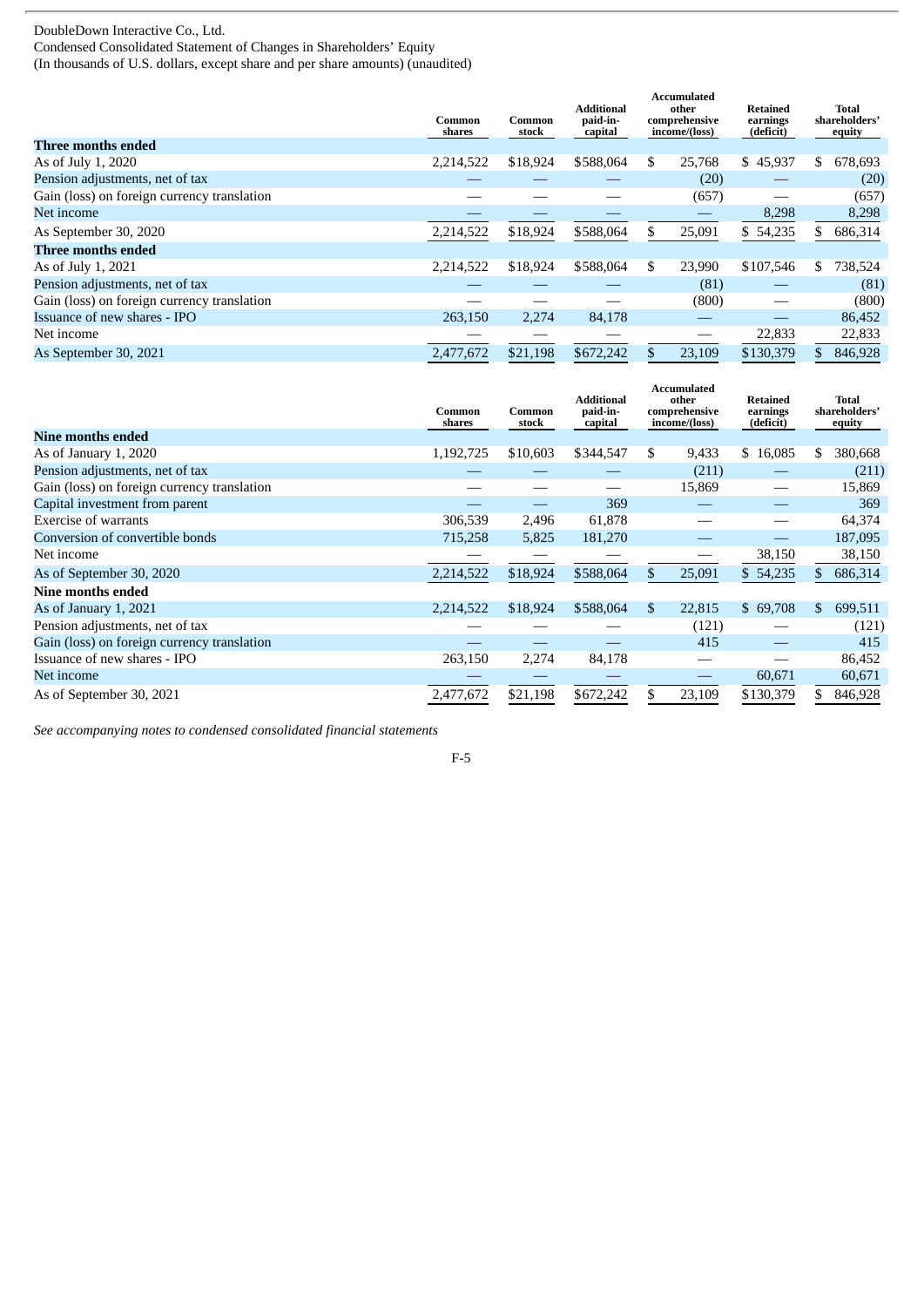Condensed Consolidated Statement of Cash Flows

(In thousands of U.S. dollars, except share and per share amounts) (unaudited)

|                                                                            |              | <b>Nine months ended</b><br>September 30,<br>2021 |    | <b>Nine months ended</b><br>September 30,<br>2020 |  |
|----------------------------------------------------------------------------|--------------|---------------------------------------------------|----|---------------------------------------------------|--|
| Cash flow from operating activities:                                       |              |                                                   |    |                                                   |  |
| Net Income                                                                 | \$           | 60,671                                            | \$ | 38,150                                            |  |
| Adjustments to reconcile net income to net cash from operating activities: |              |                                                   |    |                                                   |  |
| Depreciation and amortization                                              |              | 15,704                                            |    | 23,938                                            |  |
| Gain(loss) on foreign currency remeasurement of intercompany items         |              | (353)                                             |    | (233)                                             |  |
| Deferred taxes                                                             |              | 3,524                                             |    | 4,477                                             |  |
| Non-cash interest expense                                                  |              |                                                   |    | 5,015                                             |  |
| Working capital adjustments:                                               |              |                                                   |    |                                                   |  |
| Accounts receivable                                                        |              | 2,006                                             |    | (12, 443)                                         |  |
| Prepaid expenses, other current and non-current assets                     |              | (2,628)                                           |    | (487)                                             |  |
| Accounts payable, accrued expenses and other payables                      |              | (795)                                             |    | 5,170                                             |  |
| <b>Contract liabilities</b>                                                |              | (868)                                             |    | (187)                                             |  |
| Income tax payable                                                         |              | (7,035)                                           |    | 1,232                                             |  |
| Other current and non-current liabilities                                  |              | 7,358                                             |    | (851)                                             |  |
| Net cash flows provided by operating activities                            |              | 77,584                                            |    | 63,781                                            |  |
| Cash flow from (used in) investing activities:                             |              |                                                   |    |                                                   |  |
| Acquisition of Double8 Games Co., Ltd.                                     |              |                                                   |    | (1,952)                                           |  |
| Acquisition of intangible assets                                           |              | (12)                                              |    |                                                   |  |
| Purchases of intangible assets                                             |              |                                                   |    | (5)                                               |  |
| Purchases of property and equipment                                        |              | (116)                                             |    | (194)                                             |  |
| Disposals of property and equipment                                        |              | 3                                                 |    |                                                   |  |
| Net cash flows from (used in) investing activities                         |              | (125)                                             |    | (2, 151)                                          |  |
| Cash flows from (used in) financing activities:                            |              |                                                   |    |                                                   |  |
| Repayments of long-term borrowings with related party                      |              |                                                   |    | (41, 641)                                         |  |
| Issuance of new shares-IPO                                                 |              | 86.452                                            |    |                                                   |  |
| Repayments of short-term senior note                                       |              |                                                   |    | (33, 313)                                         |  |
| Net cash flows used in financing activities                                |              | 86,452                                            |    | (74, 954)                                         |  |
| Net foreign exchange difference on cash and cash equivalents               |              | (4,035)                                           |    | (3,082)                                           |  |
| Net increase (decrease) in cash and cash equivalents                       |              | 159,875                                           |    | (16, 406)                                         |  |
| Cash and cash equivalents at beginning of period                           |              | 63,188                                            |    | 42,418                                            |  |
| Cash and cash equivalents at end of period                                 | $\mathbb{S}$ | 223,062                                           | \$ | 26,012                                            |  |
| Supplemental disclosures of cash flow information                          |              |                                                   |    |                                                   |  |
| Noncash financing activity:                                                |              |                                                   |    |                                                   |  |
| Conversion of 2.5% Convertible bonds, net of tax                           |              |                                                   |    | 187,095                                           |  |
| Conversion of 2.5% Non-convertible bonds with warrants, net of tax         |              |                                                   |    | 64,374                                            |  |
| Cash paid for:                                                             |              |                                                   |    |                                                   |  |
| Interest                                                                   |              |                                                   | \$ | 5,790                                             |  |
| Income taxes                                                               | \$           | 13,698                                            | \$ | 9,432                                             |  |

*See accompanying notes to condensed consolidated financial statements*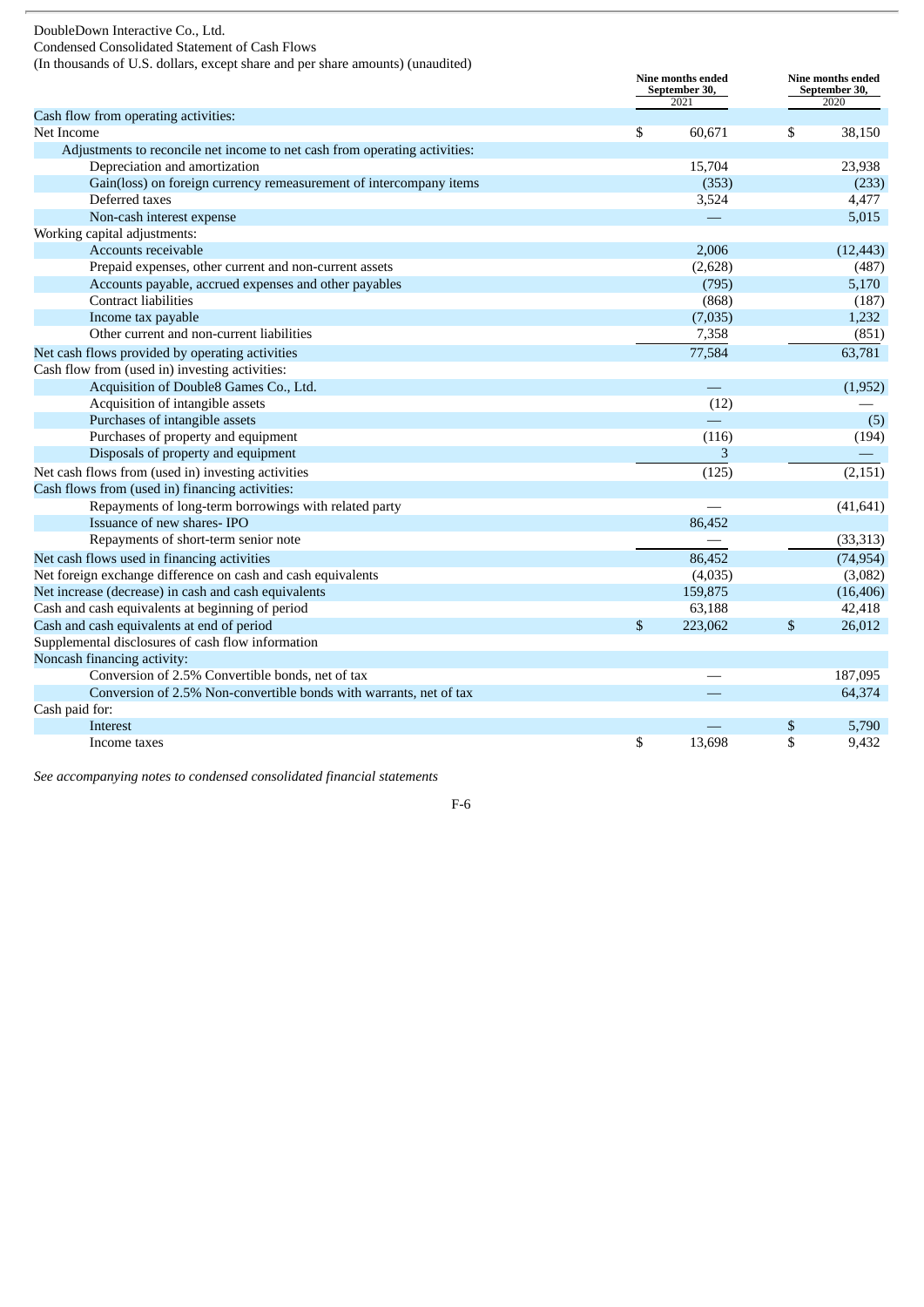#### DoubleDown Interactive Co., Ltd. Notes to Condensed Consolidated Financial Statements (Unaudited)

# Note 1: Basis of presentation and summary of significant accounting policies

# *Description of business*

DoubleDown Interactive Co., Ltd. ("DDI," "we," "us," "our" or "the Company," formerly known as The8Games Co., Ltd.) was incorporated in 2008 in Seoul, Korea as an interactive entertainment studio, focused on the development and publishing of casual games and mobile applications. DDI is a subsidiary of DoubleU Games Co., Ltd. ("DUG" or "DoubleU Games"), a Korean company and our controlling shareholder holding 67.1% of our outstanding shares. The remaining 32.9% of our outstanding shares are held by STIC Special Situation Private Equity Fund ("STIC", 20.2%) and by participants in our IPO (12.7%). In 2017, DDI acquired DoubleDown Interactive, LLC ("DDI-US") from International Gaming Technologies ("IGT") for approximately \$825 million. DDI-US, with its principal place of business located in Seattle, Washington, is our primary revenue-generating entity.

We develop and publish digital gaming content on various mobile and web platforms through our multi-format interactive all-in-one game experience concept. We host DoubleDown Casino, DoubleDown Classic and DoubleDown Fort Knox within various formats.

# *Initial Public Offering*

On September 2, 2021, DoubleDown Interactive Co., Ltd. filed its initial public offering (the "Offering") of 6,316,000 American Depositary Shares (the "ADSs"), each representing 0.05 common share, with par value of W10,000 per share, of the Company, at a price to the public of \$18.00 per ADS, before underwriting discounts and commissions. The number of ADSs sold by the Company was 5,263,000, and the number of ADSs sold by STIC Special Situation Diamond Limited, the selling shareholder in the Offering (the "Selling Shareholder"), was 1,053,000. The net proceeds to us from this offering were approximately \$86.5 million, after deducting the underwriting discounts and commissions and the estimated offering expenses in the aggregate of approximately \$8.2 million paid by us.

We intend to use the net proceeds from this offering for working capital and general corporate purposes, which may include potential payments that could result from resolution of pending legal proceedings.

Prior to this offering, there has been no public market for our common shares or ADSs. Our ADSs trade on the NASDAQ Stock Market ("NASDAQ") under the symbol "DDI."

# *Acquisition of Double8 Games Co.,Ltd. ("Double8 Games")*

On February 25, 2020, we completed the acquisition of Double8 Games Co., Ltd. ("Double8 Games") from DoubleU Games in exchange for KRW 2.3 billion. Double8 Games is based in Seoul, Korea, with the primary business of developing digital gaming content for international markets. The acquisition was considered a business combination among entities under common control and, therefore, the transfer of net assets was recorded at their carrying value with all financial information prior to the acquisition adjusted for comparability.

Assets acquired and liabilities assumed primarily consist of working capital items, including a right of use asset and lease obligation. The difference between the cash paid and carrying value of the net assets received was recorded as a capital investment from parent.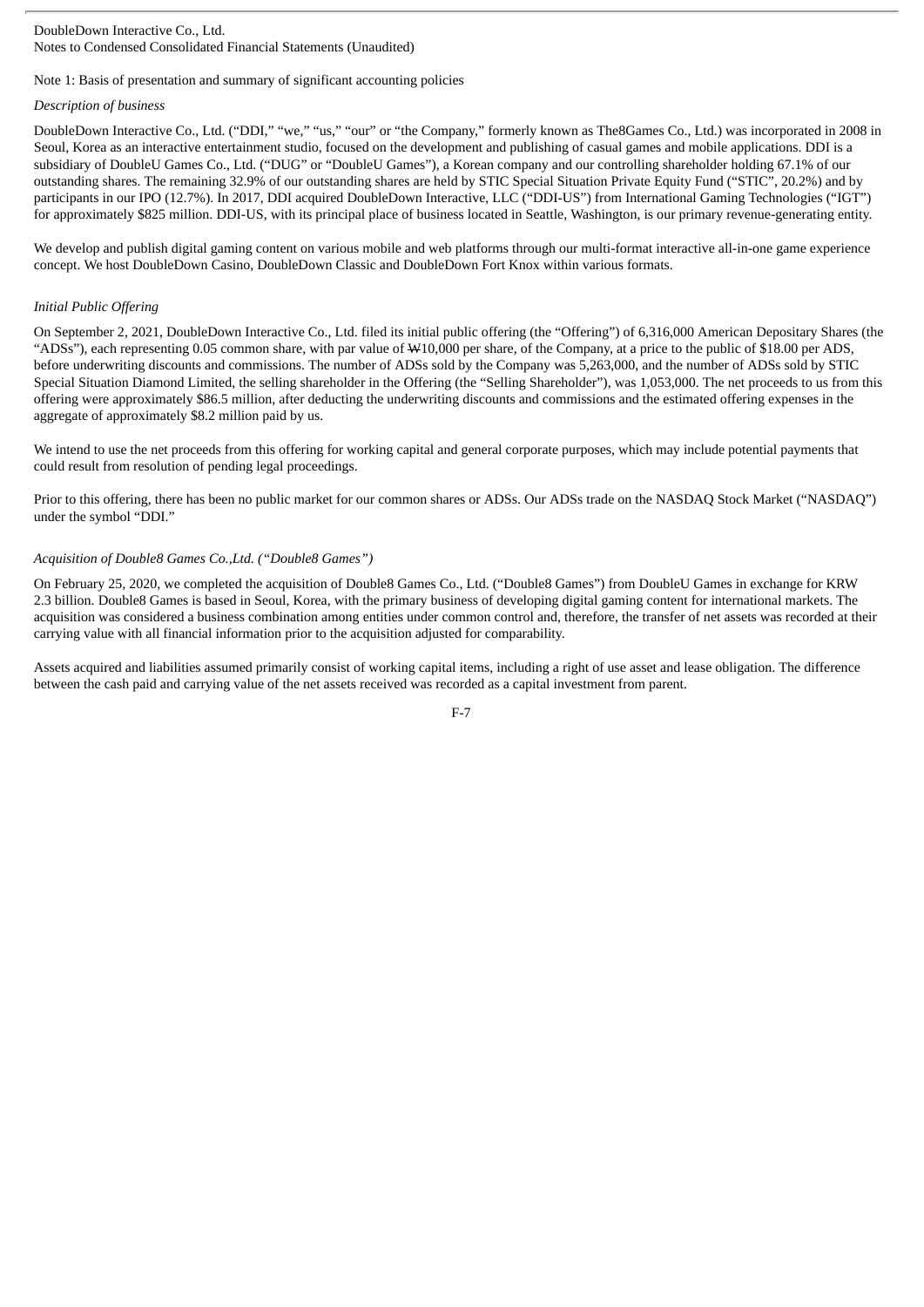# *Basis of presentation*

Our unaudited condensed consolidated financial statements include all adjustments of a normal, recurring nature necessary for the fair presentation of the results for the interim periods presented. The results for the interim period presented are not necessarily indicative of those for the full year. The condensed consolidated financial statements should be read in conjunction with our consolidated financial statements for the years ended December 31, 2020, 2019 and 2018.

The condensed consolidated financial statements include the balances and accounts of DDI and our controlled subsidiaries. All significant intercompany transactions, balances and unrealized gains or losses have been eliminated. We view our operations and manage our business as one operating segment.

#### *Use of estimates*

The preparation of financial statements in conformity with accounting principles generally accepted in the United States of America ("GAAP") requires our management to make estimates and assumptions that affect financial statements and accompanying notes. We regularly evaluate estimates and assumptions related to provisions for income taxes, revenue recognition, expense accruals, deferred income tax asset valuation allowances, valuation of goodwill and intangibles, and legal contingencies. We base our estimates and assumptions on current facts, historical experience and various other factors that we believe to be reasonable under the circumstances, the results of which form the basis for making judgments about the carrying values of assets and liabilities and the accrual of costs and expenses that are not readily apparent from other sources.

The actual results and outcomes may differ from management's estimates and assumptions due to risks and uncertainties, including uncertainty in the current economic environment due to the recent outbreak of a novel strain of the coronavirus ("COVID-19").

# *Functional currency and translation of financial statements*

Our functional currency is the Korean Won ("KRW") and the U.S. Dollar ("dollar," "USD," "US\$," or "\$") is the functional currency of our United States subsidiaries. The accompanying condensed consolidated financial statements are presented in USD. The condensed consolidated balance sheet has been translated at the exchange rates prevailing at each balance sheet date. The condensed consolidated statements of income and comprehensive income and statement of cash flows have been translated using the weighted-average exchange rates prevailing during the periods of each statement. The equity capital is denominated in the functional currency, KRW, and is translated at historical exchange rates. All translation adjustments resulting from translating into the reporting currency are accumulated as a separate component of accumulated other comprehensive income in shareholders' equity. Gains or losses resulting from foreign currency transactions are included in other income (expense).

Intercompany monetary items denominated in foreign currencies are translated into the functional currency at the exchange rate at the reporting date with the gain or loss arising on translation recorded to other income (expense). Intercompany non-monetary items that are measured at historical cost in a foreign currency are translated using the exchange rates at the dates of the initial transactions. When we parenthetically disclose USD amounts for certain financial instruments denominated in KRW for the benefit of the reader in the current period, we use the exchange rates in effect as of September 30, 2021, unless otherwise noted.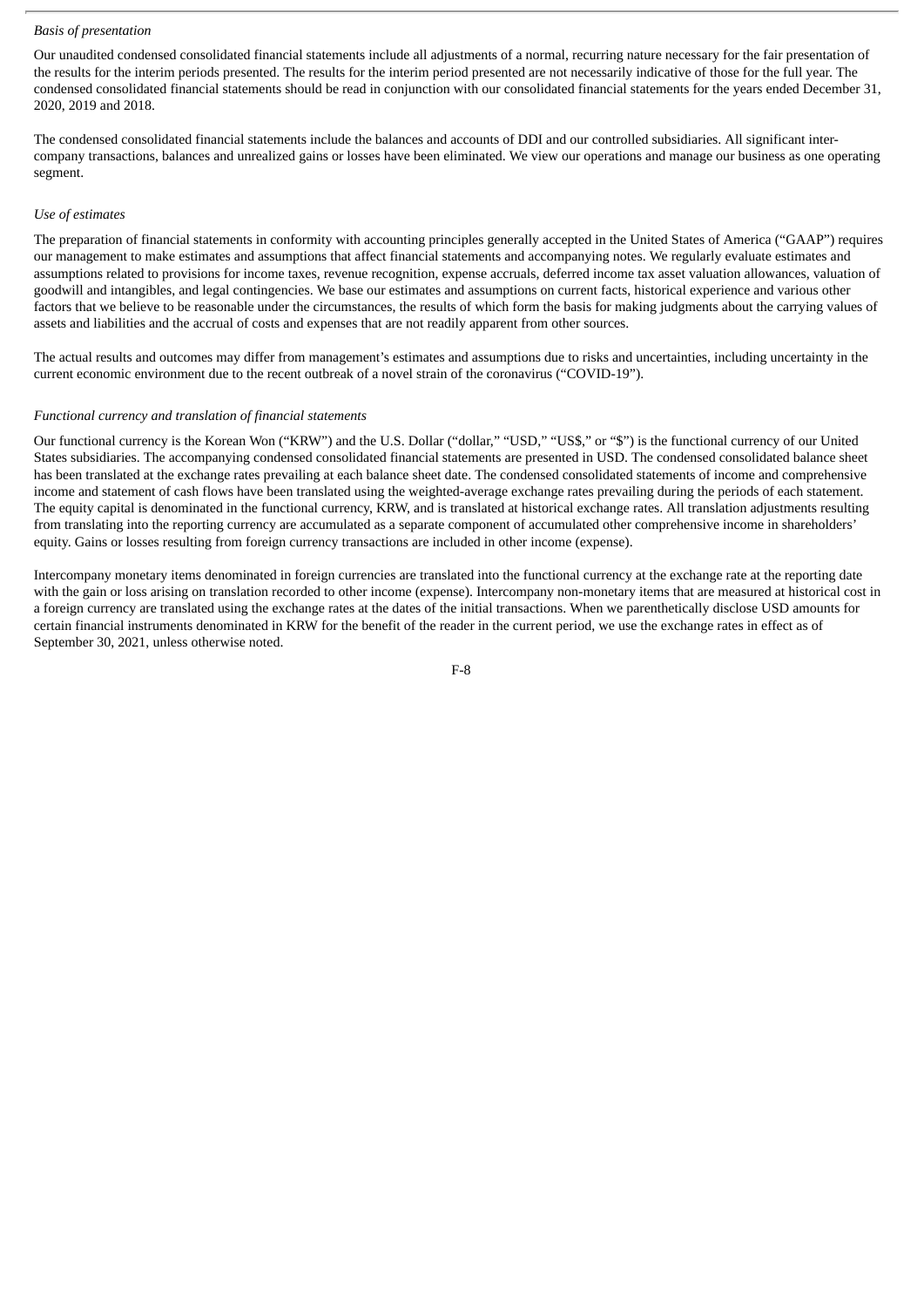# *Financial instruments and concentration of credit risk*

Financial instruments that potentially subject us to concentrations of credit risk consist primarily of cash and cash equivalents and accounts receivable.

Accounts receivable are recorded and carried at the net invoiced amount, which is net of platform payment processing fees, unsecured, and represent amounts between us based on contractual obligations where an executed contract exists. We do not require collateral and have not recognized an allowance as management estimates the net receivable is fully collectible. Apple, Inc. ("Apple"), Facebook, Inc. ("Facebook"), and Google, LLC ("Google") represent significant distribution, marketing, and payment platforms for our games. A substantial portion of our revenue for the three and nine months ended September 30, 2021 was generated from players who accessed our games through these platforms and a significant concentration of our accounts receivable balance is comprised of balances owed to us by these platforms.

The following table summarizes the percentage of revenue and accounts receivable generated via our platform providers in excess of 10% of our total revenue and total accounts receivable:

|          |                                  | <b>Revenue concentration</b> |                                 |       |  |  |  |
|----------|----------------------------------|------------------------------|---------------------------------|-------|--|--|--|
|          | Three months ended September 30. |                              | Nine months ended September 30. |       |  |  |  |
|          | 2021                             | 2020                         | 2021                            | 2020  |  |  |  |
| Apple    | 52.1%                            | 51.3%                        | 51.3%                           | 50.4% |  |  |  |
| Facebook | 25.6%                            | 26.5%                        | 26.2%                           | 27.7% |  |  |  |
| Google   | 19.1%                            | 19.2%                        | 19.2%                           | 19.0% |  |  |  |

|          |                          | <b>Accounts receivable concentration</b> |
|----------|--------------------------|------------------------------------------|
|          | As of September 30, 2021 | As of December 31, 2020                  |
| Apple    | 55.8%                    | 54.1%                                    |
| Facebook | 23.8%                    | 25.9%                                    |
| Google   | 18.6%                    | 18.0%                                    |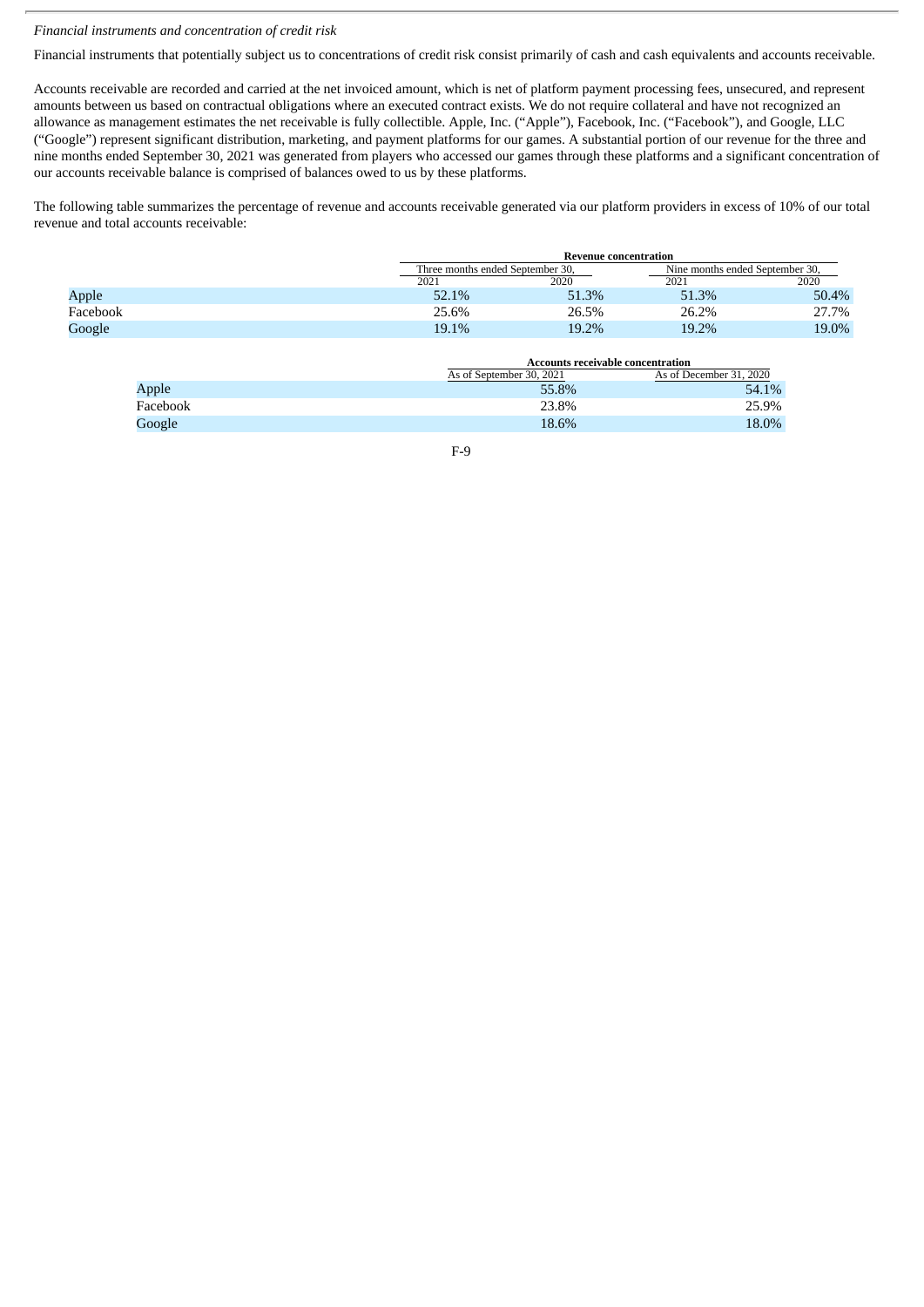#### Note 2. Revenue from contracts with customers

Our social and mobile apps operate on a free-to-play model, whereby game players may collect virtual currency free of charge through the passage of time or through targeted marketing promotions. If a game player wishes to obtain virtual currency above and beyond the level of free virtual currency available to that player, the player may purchase additional virtual currency. Once a purchase is completed, the virtual currency is deposited into the player's account and is not separately identifiable from previously purchased virtual currency or virtual currency obtained by the game player for free.

Once obtained, virtual currency (either free or purchased) cannot be redeemed for cash nor exchanged for anything other than gameplay within our apps. When virtual currency is played on any of our games, the game player could "win" and would be awarded additional virtual currency or could "lose" and lose the future use of that virtual currency. We have concluded that our virtual currency represents consumable goods, because the game player does not receive any additional benefit from the games and is not entitled to any additional rights once the virtual currency is substantially consumed.

Control transfers when the virtual currency is consumed for gameplay. We recognize revenue from player purchases of virtual currency based on the consumption of this currency. We determined through a review of play behavior that game players generally do not purchase additional virtual currency until their existing virtual currency balances, regardless of source (e.g. bonus currency, gifted currency through social media channels, daily free chips, etc.), have been substantially consumed.

Based on an analysis of customers' historical play behavior, purchase behavior, and the amount of virtual currency outstanding, we are able to estimate the rate that virtual currency is consumed during gameplay. Accordingly, revenue is recognized using a user-based revenue model with the period between purchases representing the timing difference between virtual currency purchase and consumption. This timing difference is relatively short.

We continuously gather and analyze detailed customer play behavior and assess this data in relation to our judgments used for revenue recognition.

### *Disaggregation of revenue*

We believe disaggregation of our revenue based on platform and geographical location is appropriate as these are categories that depict how the nature, amount, timing and uncertainty of revenue and cash flows are affected by economic factors.

The following table represents our revenue disaggregated based on mobile and web platforms (in thousands):

|        | Three months ended September 30. |        |      |        | Nine months ended September 30. |    |              |
|--------|----------------------------------|--------|------|--------|---------------------------------|----|--------------|
|        | 2020<br>2021                     |        | 2021 |        | 2020                            |    |              |
| Mobile |                                  | 63.676 |      | 66.913 | 200,997                         | ۰D | 191,098      |
| Web    |                                  | 23,331 |      | 25,253 | 75,905                          |    | 76,207       |
| Total  |                                  | 87,007 |      | 92,166 | 276,902                         | J  | 7,305<br>267 |

The following table represents our revenue disaggregated based on the geographical location of our players (in thousands):

|               |  | Three months ended September 30. |  |        |  |         | Nine months ended September 30. |      |  |      |
|---------------|--|----------------------------------|--|--------|--|---------|---------------------------------|------|--|------|
|               |  | 2021                             |  |        |  | 2020    |                                 | 2021 |  | 2020 |
| U.S.(1)       |  | 76.047                           |  | 86,008 |  | 240,141 | 250,244                         |      |  |      |
| International |  | 10.960                           |  | 6.158  |  | 36,761  | 17,061                          |      |  |      |
| <b>Total</b>  |  | 87,007                           |  | 92.166 |  | 276.902 | 267,305                         |      |  |      |

(1) Geographic location is presented as being derived from the U.S. when data is not available.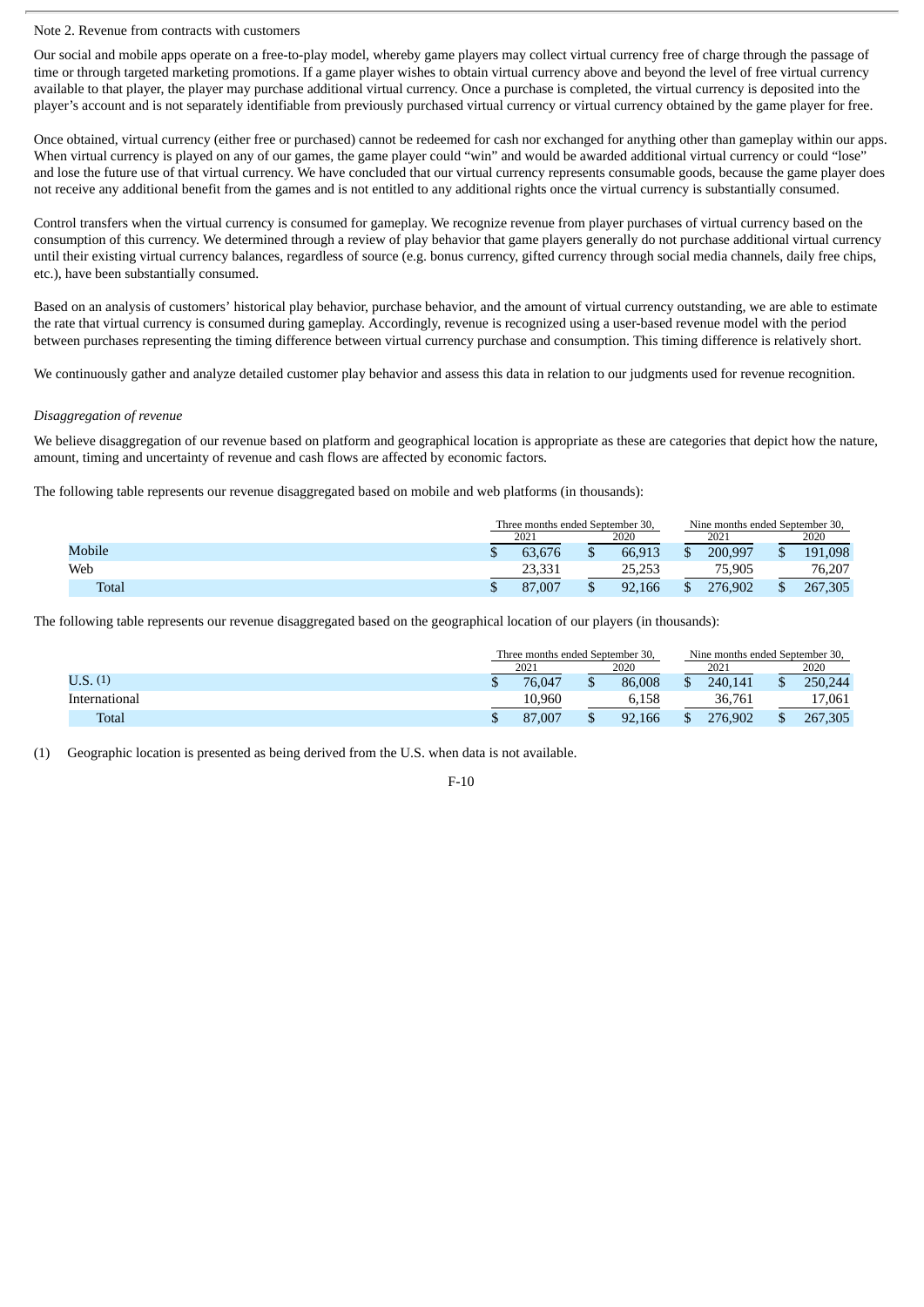# *Contract assets, contract liabilities and other disclosures*

Customer payments are based on the payment terms established in our contracts. Payments for purchase of virtual currency are required at time of purchase, are non-refundable and relate to non-cancellable contracts that specify our performance obligations. All payments are initially recorded as revenue, as the player has no right of return after the purchase, consistent with our standard terms and conditions. Based on our analysis, at each period end, we estimate the number of days to consume virtual currency. This represents the revenue amount where the performance obligation has not been met and is deferred as a contract liability until we satisfy the obligation. The contract asset consists of platform fees for which revenue has not been recognized. For subscription revenue, the remaining portion of the daily ratable monthly subscription is recorded as a contract liability and the applicable platform fees as a contract asset.

The following table summarized our opening and closing balances in contract assets and contract liabilities (in thousands):

|                       | As of September 30,<br>2021 |     | As of December 31,<br>2020 |  |  |
|-----------------------|-----------------------------|-----|----------------------------|--|--|
| Contract assets $(1)$ | 464                         | 718 |                            |  |  |
| Contract liabilities  | 1.546                       |     | 2.393                      |  |  |

(1) Contract assets are included within prepaid expenses and other current assets in our condensed consolidated balance sheets.

# Note 3: Goodwill and intangible assets

There were no changes to the carrying amount of goodwill in the three months ended September 30, 2021. Changes in the carrying amount of intangible assets were as follows:

|                        |              |           | September 30, 2021 |                                 | <b>December 31, 2020</b> |             |          |  |
|------------------------|--------------|-----------|--------------------|---------------------------------|--------------------------|-------------|----------|--|
|                        | Useful Lives | Gross     | Accum.             | Net                             | Gross                    | Accum.      | Net      |  |
|                        | (in years)   | amount    | amort              | amount                          | amount                   | amort       | amount   |  |
| Trademarks             | indefinite   | \$50,000  |                    | \$50,000                        | 50,000                   |             | \$50,000 |  |
| Customer relationships |              | 75,000    | (75,000)           | –                               | 75,000                   | (67, 187)   | 7,813    |  |
| Purchased technology   |              | 45,423    | (39, 645)          | 5,778                           | 45,423                   | (33, 149)   | 12,274   |  |
| Development costs      |              | 9,486     | (9, 486)           | $\hspace{0.1mm}-\hspace{0.1mm}$ | 9,486                    | (8, 434)    | 1,052    |  |
| Software               | 4            | 2.416     | (2,392)            | 23                              | 2.406                    | (2,181)     | 225      |  |
| Total                  |              | \$182,324 | \$(126, 523)       | \$55,801                        | \$182,315                | \$(110,951) | \$71,364 |  |

The following reflects amortization expense related to intangible assets included with depreciation and amortization:

|                                |                      | Three months ended September 30. | ' September 30.<br>ended<br>Nine months |            |  |
|--------------------------------|----------------------|----------------------------------|-----------------------------------------|------------|--|
|                                | 2020<br>2021         |                                  | 2021                                    | 2020       |  |
| expense<br><b>\mortization</b> | 1.7.7.4<br>m<br>lion | $-77.$<br>llion                  | <br>million                             | .<br>llion |  |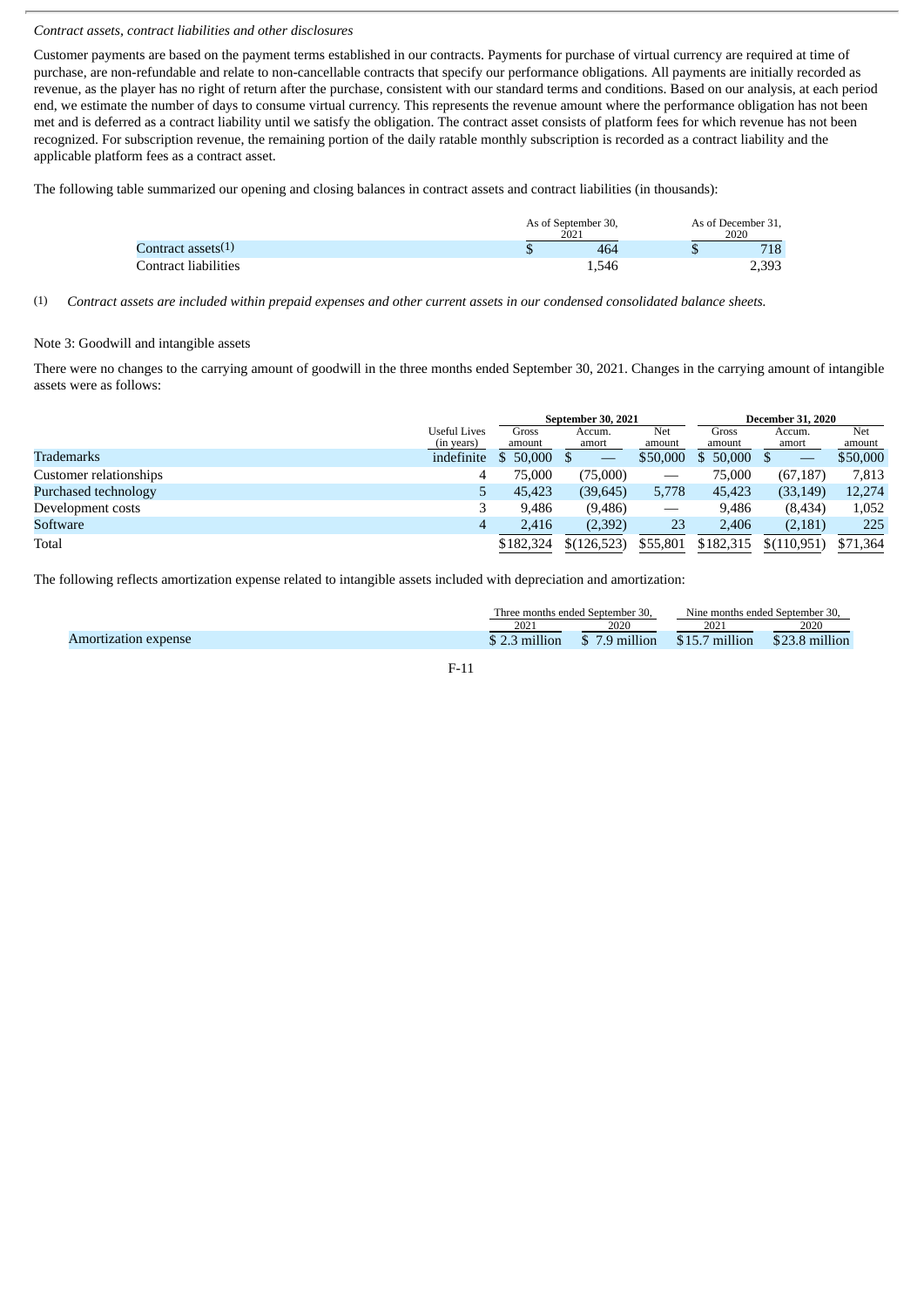# Note 4: Debt

The components of debt as of September 30, 2021 and December 31, 2020 are as follows (in thousands):

|                                                  | As of<br>September 30,<br>2021 | As of<br>December 31,<br>2020 |
|--------------------------------------------------|--------------------------------|-------------------------------|
| 4.60% Senior Notes due to related party due 2024 | 42.198                         | 45,956                        |
| Total debt                                       | 42.198                         | 45.956                        |
| Less: Short-term debt                            |                                |                               |
| Total Long-term debt                             | 42.198                         | 45.956                        |

#### *Joint Investment Agreement*

In 2017, in connection with the acquisition of DDI-US, a Joint Investment Agreement was executed by DUG and STIC Special Situation Private Equity Fund ("STIC"). As part of consummating the Joint Investment Agreement, we also entered into a series of additional inter-related multiple element financing agreements with STIC, whereby we issued to STIC, pursuant to a subscription agreement, (i) aggregate principal amount KRW210 billion of 2.5% Convertible Bonds due 2024 (the "2.5% Convertible Bonds"), unless earlier redeemed or converted into 715,258 common shares at an initial conversion price of KRW293,600, subject to certain adjustments, and (ii) aggregate principal amount of KRW90 billion 2.5% Non-convertible Bonds due 2024 (the "2.5% Non-convertible Bonds") with detachable warrants to purchase 306,540 common shares at an initial exercise price of KRW293,600per share, subject to certain adjustments. We collectively refer to the 2.5% Convertible Bonds and the 2.5% Non-convertible Bonds as the "Bonds." See further discussion of the Bonds and the warrants, below.

On July 16, 2021, DoubleU Games entered into a second amendment to the Joint Investment Agreement with STIC which granted STIC the right to sell to DoubleU Games up to 214,577 shares of our common shares held by STIC at a price no less than the public offering price of this offering (the "DUG Private Purchase Agreement"). Pursuant to the DUG Private Purchase Agreement, if STIC elected to exercise such right, STIC had to deliver to DoubleU Games a written notice, which set forth the number of common shares that it intended to sell, within five (5) business days from the earlier of (a) the exercise date of the over-allotment option for this offering, or (b) the expiration of over-allotment option for this offering.

With the completion of the initial public offering of DDI on September 1, 2021, all obligations under the Joint Investment Agreement were met and, as such, the agreement terminated.

#### Debt arrangements

### 4.60% Senior Notes due to related party due 2024

We entered into several loans with DoubleU Games as our lender in 2018 and 2019, and the aggregate principal amount of such outstanding loans, as of September 30, 2021, was KRW50 billion (US\$42.2 million). These loans mature in 2024, subject to certain prepayment rights. Each loan has a fixed interest rate of 4.60% per annum, with a default interest rate of an additional 5.0% per annum. Interest accrues quarterly, commencing as of May 2019, and is due and payable in full upon maturity.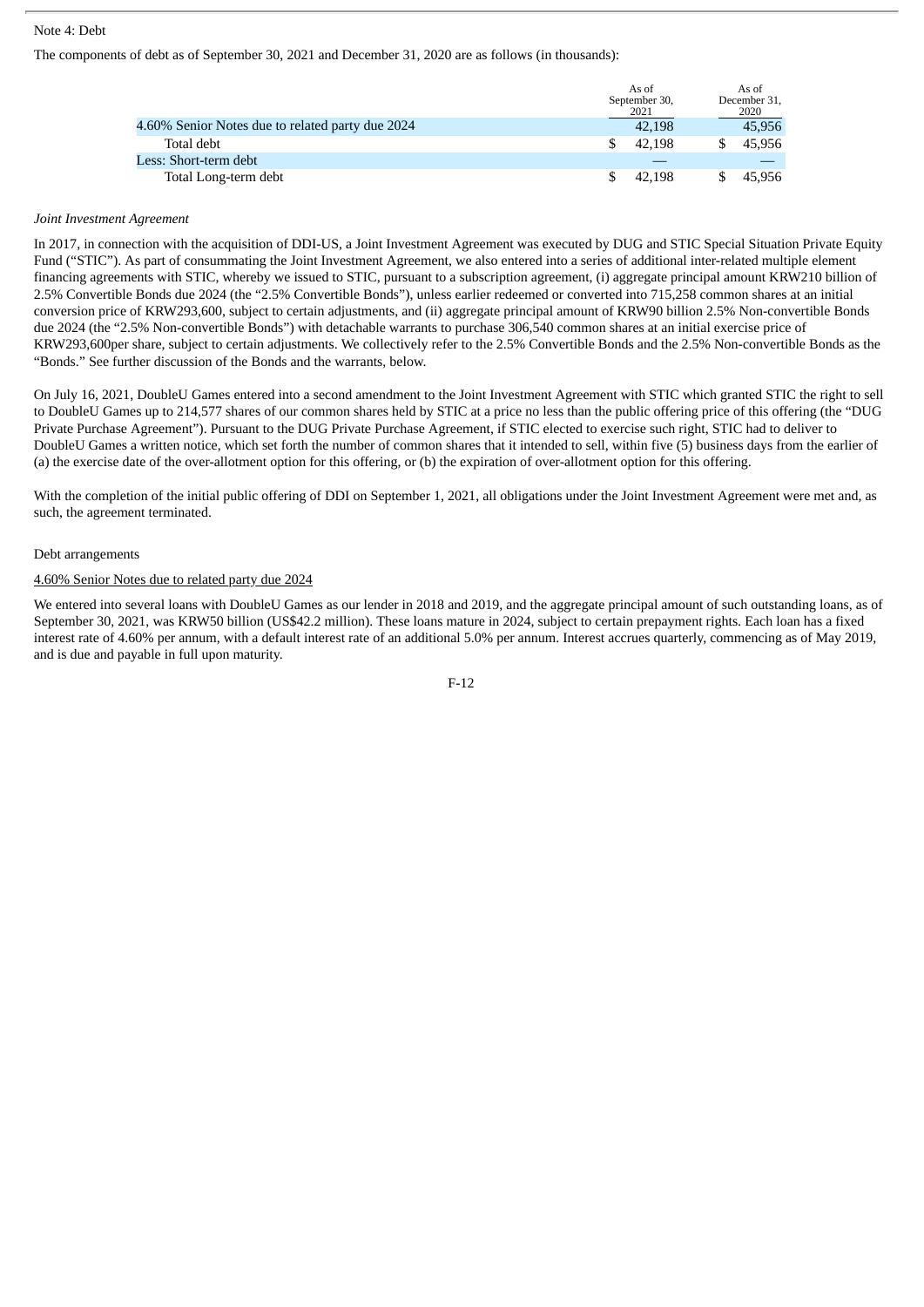#### *Bonds*

# 2.5% Convertible Bonds

At various dates in May and September 2020, STIC, as holder of the 2.5% Convertible Bonds, exercised its right to convert all outstanding bonds into 715,258 common shares. In connection with these transactions, we paid STIC the accrued coupon interest of \$0.9 million and the unpaid yield-to-maturity interest of \$4.5 million was forfeited.

The conversion of the 2.5% Convertible Bonds was in accordance with the original terms of the instruments and were not subject to an inducement offer to convert as the terms of the conversion were not modified. As a result, the carrying value of the 2.5% Convertible Bonds, plus the forfeited yield-to-maturity interest, net of related income tax effects was recorded to common shares and additional paid-in-capital with no gain or loss recognized.

### 2.5% Non-convertible Bonds

On May 15, 2020, DUG exercised its call option right and simultaneously redeemed the 2.5% Non-convertible bonds as consideration to exercise the warrants into 306,539 shares of common stock. In connection with this transaction, we paid DUG the 2.5% accrued but unpaid coupon interest of \$0.3 million and the unpaid yield-to-maturity interest of \$1.9 million was forfeited and the remaining unaccreted bond discount eliminated. As a result, the carrying value of the 2.5% Non-convertible Bonds with warrants, plus the forfeited yield-to-maturity interest, net of related income tax effects was recorded to common shares and additional paid-in-capital with no gain or loss recognized.

#### Note 5: Fair value measurement

The carrying values of our accounts receivable, prepaid expenses and other current assets, accounts payable and accrued liabilities approximate their fair values due to the short-term nature of these instruments.

Our cash equivalents (Level 1 estimate) consist of money market funds and Korean market government bonds totaling \$204.3 million and \$61.1 million, as of September 30, 2021 and December 31, 2020, respectively.

As of September 30, 2021, and December 31, 2020, we believe the fair value of our senior notes (Level 3 estimate) approximates carrying value due to the nature of the instruments and the lack of meaningful change to our credit profile.

# Note 6: Income taxes

We are subject to federal and state income taxes in the Korea and the United States. We account for our provision for income taxes in accordance with ASC 740, Income Taxes, which requires an estimate of the annual effective tax rate for the full year to be applied to the interim period, taking into account year-to-date amounts and projected results for the full year.

Our effective tax rate varies from the statutory Korean income tax rate due to the effect of foreign rate differential, withholding taxes, state and local income taxes, FDII deduction, research and development credits, and a valuation allowance on Korean deferred tax assets. Our effective tax rate could fluctuate significantly from quarter to quarter based on variations in the estimated and actual level of pre-tax income or loss by jurisdiction, changes in enacted tax laws and regulations, and changes in estimates regarding non-deductible expenses and tax credits. As of September 30, 2021, and December 31, 2020, we have provided a valuation allowance against our net deferred tax assets that we believe, based on the weight of available evidence, are not more likely than not to be realized.

The effective tax rate of 23.9% for the three months ended September 30, 2021, is higher than the Korean statutory rate of 20%, primarily due to withholding taxes, foreign rate differential, state taxes, and a discrete valuation allowance increase of \$0.4 million related to Korean tax attributes that are more likely than not expected to be realized. The effective tax rate of 21.6% for the nine months ended September 30, 2021, is higher than the Korean statutory rate of 20%, primarily due to foreign rate differential, withholding taxes, a valuation allowance on certain Korean tax attributes, offset by the benefit of a FDII deduction and research tax credits and also includes a discrete valuation allowance change of \$2.3 million related to Korean tax attributes that are more likely than not expected to be realized.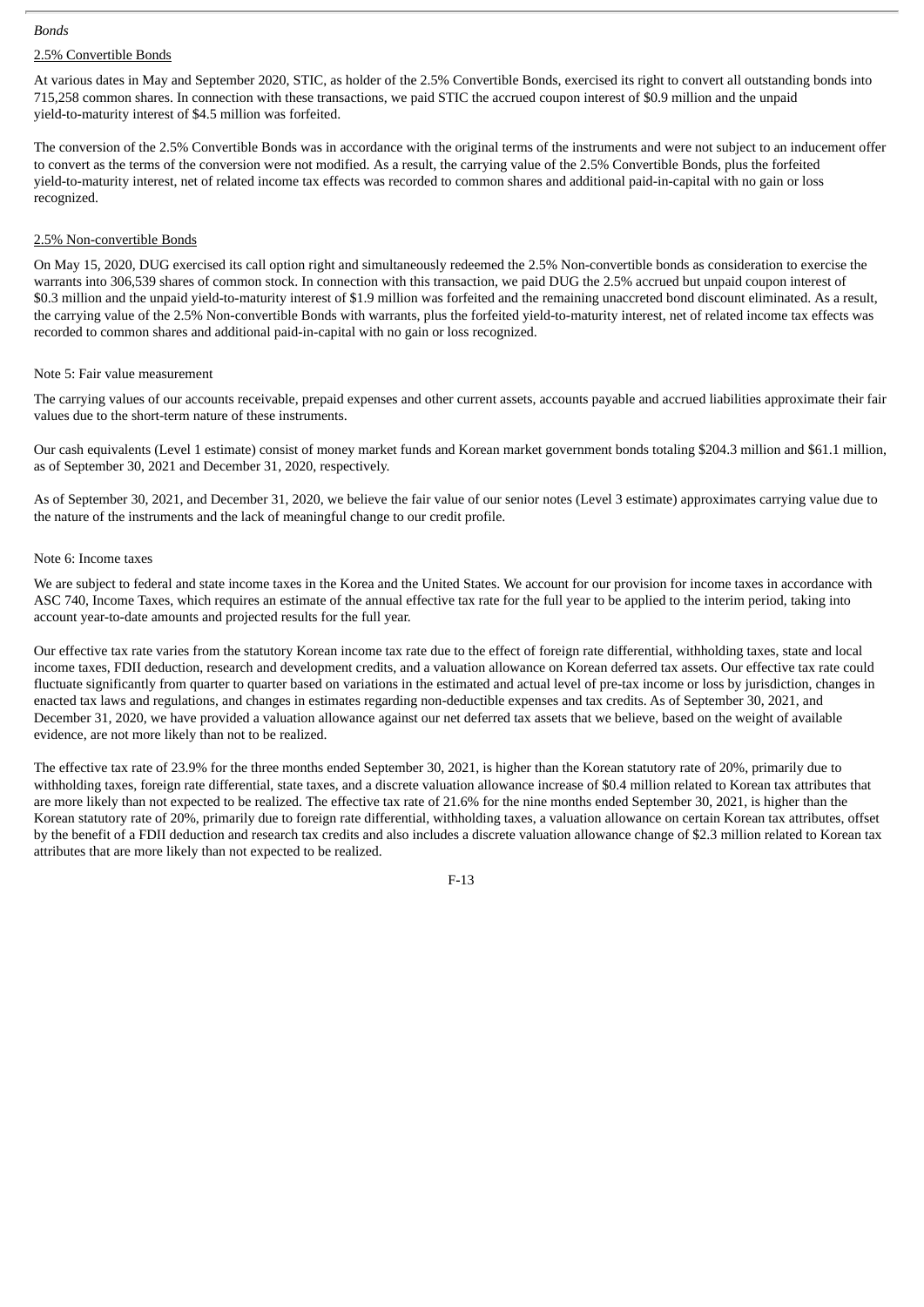#### Note 7: Net income per share

Basic net income per share is computed by dividing net income by the weighted-average number of common shares outstanding for the period, without consideration for potentially dilutive securities. Diluted net income per share is computed by dividing net income by the weighted-average number of common shares and dilutive common share equivalents outstanding for the period determined using the treasury-stock and if-converted methods. Dilutive common share equivalents are comprised of warrants and shares issuable under our convertible debt arrangement described above.

The following table presents the calculation of basic and diluted net income per share (in thousands except share and per share amounts):

|                                                           | Three months ended September 30, |           |    |           |      | Nine months ended September 30, |               |           |
|-----------------------------------------------------------|----------------------------------|-----------|----|-----------|------|---------------------------------|---------------|-----------|
|                                                           |                                  | 2021      |    | 2020      | 2021 |                                 |               | 2020      |
| Numerator:                                                |                                  |           |    |           |      |                                 |               |           |
| Net income applicable to common shareholders - basic      | \$.                              | 22,833    | \$ | 8.298     | \$   | 60.671                          | \$            | 38,150    |
| Dilutive effect of assumed conversion of convertible debt |                                  |           |    |           |      |                                 |               | 2,687     |
| Net income applicable to common shareholders – diluted    |                                  | 22,833    | \$ | 8.298     |      | 60.671                          | \$            | 40,837    |
| Denominator:                                              |                                  |           |    |           |      |                                 |               |           |
| Weighted average shares outstanding - basic               |                                  | 2,303,192 |    | 2,214,522 |      | 2,244,404                       |               | 1,670,715 |
| Dilutive effect of assumed conversion of convertible debt |                                  |           |    |           |      |                                 |               | 593,298   |
| Dilutive effect of assumed conversion of warrants         |                                  |           |    |           |      |                                 |               | 96,297    |
| Weighted average shares outstanding - diluted             |                                  | 2,303,192 |    | 2,214,522 |      | 2,244,404                       |               | 2,360,310 |
| Basic net income per share                                | ۰D.                              | 9.91      | \$ | 3.75      | S    | 27.03                           | \$            | 22.83     |
| Diluted net income per share                              | \$                               | 9.91      | \$ | 3.75      | \$   | 27.03                           | $\mathbf{\$}$ | 17.30     |

# Note 8: Leases

We are lessee for corporate office space in Seattle, Washington and Seoul, Korea. The lessor for our Seoul, Korea leases is our parent, DoubleU Games (see Note 11). Our leases have remaining terms of three to five years. We do not have any finance leases. Our total variable and short-term lease payments are immaterial for all periods presented.

The Seattle, Washington lease originated in July 2012 and consists of 49,375 square feet. The lease will expire in October 2024.

In February 2019, we executed new subleases with our parent, DUG, for 21,218 square feet of office space in Gangnam-gu, Seoul, Korea. The lease term will expire in September 2023.

Supplemental balance sheet and cash flow information related to operating leases is as follows (in thousands):

|                                               |    | As of September 30,<br>2021 |   |        |
|-----------------------------------------------|----|-----------------------------|---|--------|
| Operating lease right-of-use asset            | Φ  | 8.446                       | Φ | 10,864 |
| Accrued rent                                  |    | 802                         |   | 877    |
| Total operating lease right-of-use asset, net | Ъ  | 7.644                       | S | 9.987  |
| Short-term operating lease liabilities        | \$ | 3,036                       | S | 3,033  |
| Long-term operating lease liabilities         |    | 5,410                       |   | 7,831  |
| Total operating lease liabilities             |    | 8.446                       |   | 10.864 |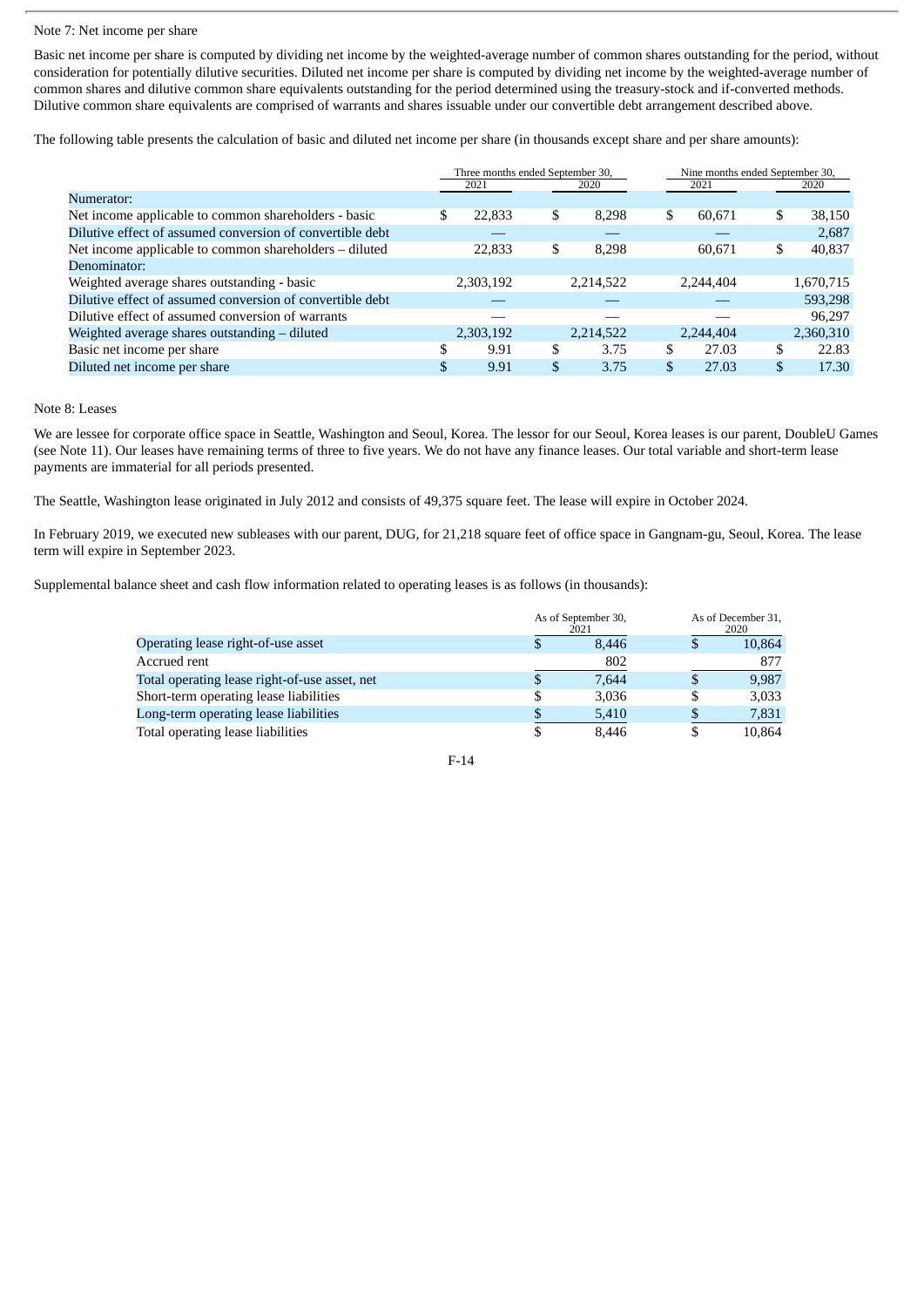Supplemental cash flow information related to leases was as follows (in thousands):

|                                                                                     | Nine months<br>ended September<br>30, 2021 | Nine months<br>ended September<br>30, 2020 |
|-------------------------------------------------------------------------------------|--------------------------------------------|--------------------------------------------|
| Cash paid for amounts included in the measurement of operating<br>lease liabilities | 2.434                                      | 2.406                                      |

# Note 9: Accumulated other comprehensive income

Changes in accumulated other comprehensive income ("AOCI") by component for the three and nine months ended September 30, 2021 and 2020 were as follows (in thousands):

| Three months ended September 30, 2020             |    | Currency translation<br>adjustments |    | Defined benefit<br>pension plan | Total    |  |
|---------------------------------------------------|----|-------------------------------------|----|---------------------------------|----------|--|
| Balance as of July 1,2020                         |    | 26,657                              | \$ | (889)                           | \$25,768 |  |
| Foreign currency translation gain/(loss)          |    | (657)                               |    |                                 | (657)    |  |
| Actuarial gain/(loss), net of tax benefit of \$70 |    |                                     |    | (20)                            | (20)     |  |
| Balance as of September 30, 2020                  | \$ | 26,000                              | \$ | (909)                           | \$25,091 |  |
| Three months ended September 30, 2021             |    | Currency translation<br>adjustments |    | Defined benefit<br>pension plan | Total    |  |
| Balance as of July 1, 2021                        | \$ | 25,022                              | \$ | (1,032)                         | \$23,990 |  |
| Foreign currency translation gain/(loss)          |    | (800)                               |    |                                 | (800)    |  |
| Actuarial gain/(loss), net of tax expense of \$0  |    |                                     |    | (81)                            | (81)     |  |
| Balance as of September 30, 2021                  | \$ | 24,222                              | \$ | (1,113)                         | \$23,109 |  |
| Nine months ended September 30, 2020              |    | Currency translation<br>adjustments |    | Defined benefit<br>pension plan | Total    |  |
| Balance as of January 1,2020                      | \$ | 10,131                              | \$ | (698)                           | \$9,433  |  |
| Foreign currency translation gain/(loss)          |    | 15,869                              |    |                                 | 15,869   |  |
| Actuarial gain/(loss), net of tax of \$0          |    |                                     |    | (211)                           | (211)    |  |
| Balance as of September 30, 2020                  | \$ | 26,000                              | \$ | (909)                           | \$25,091 |  |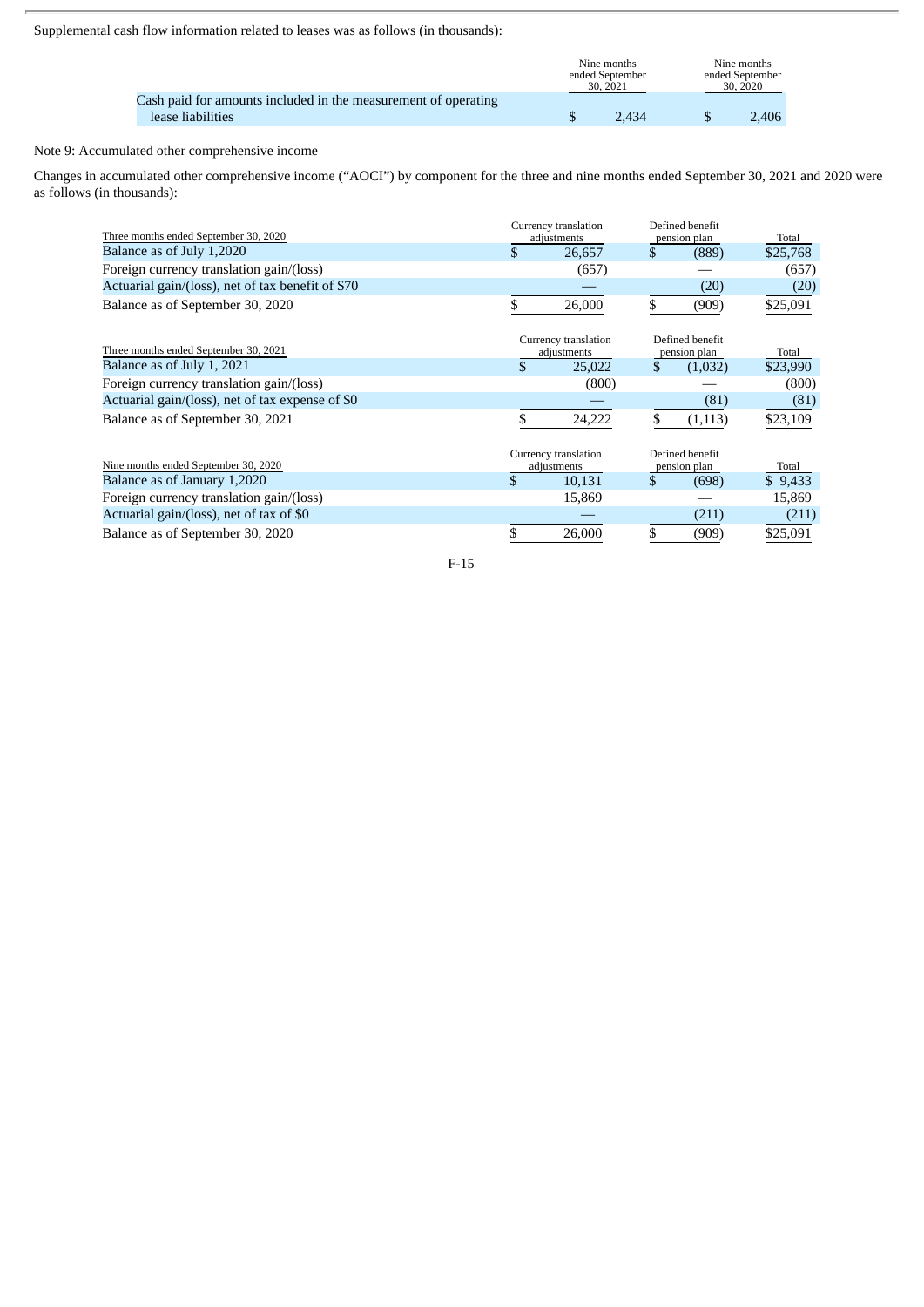| Nine months ended September 30, 2021                 | Currency translation<br>adiustments |        | Defined benefit<br>pension plan |          | Total    |
|------------------------------------------------------|-------------------------------------|--------|---------------------------------|----------|----------|
| Balance as of January 1, 2021                        |                                     | 23,807 |                                 | (992)    | \$22,815 |
| Foreign currency translation gain/(loss)             |                                     | 415    |                                 |          | 415      |
| Actuarial gain/(loss), net of tax expense of $$(14)$ |                                     |        |                                 | (121)    | (121)    |
| Balance as of September 30, 2021                     |                                     | 24.222 |                                 | (1, 113) | \$23,109 |

We do not tax effect foreign currency translation gain/(loss) because we have determined such gain (loss) is permanently reinvested.

### Note 10: Commitments and contingencies

#### *Legal contingencies*

On April 12, 2018, a class-action lawsuit was filed against DDI-US demanding a return of unfair benefit under the pretext that the Company's social casino games are not legal in the State of Washington, United States. Similar class-action lawsuits were concurrently filed with certain of our competitors, certain of which, announced settlements which the court has recently approved.

In August 2018, we filed a Motion to Compel Arbitration, which was denied and immediately appealed in December 2018. We were granted a Motion to Stay pending appeal in February 2019. In October 2019, a court date was issued and subsequently abated as the Ninth Circuit Appeals court hears the oral arguments and a resolution of appeal is determined in a similar case with one of our competitors. On January 29, 2020, the Ninth Circuit affirmed the District Court's denial of arbitration, thereby denying our appeal to compel arbitration. The case is now in District Court. On June 17, 2020, we filed a motion in the United States District Court for the Western District of Washington, which, if granted, would certify certain questions of state law to the Washington State Supreme Court for interpretation in accordance with applicable state law. On August 11, 2020, the District Court denied DDI-US's motion to certify certain questions to the Washington State Supreme Court. We subsequently filed a motion for reconsideration of this ruling. On August 13, 2020, DDI-US filed a motion to strike the plaintiffs' nationwide class allegations, which was noted for consideration on October 2, 2020. On September 10, 2020, DDI-US filed a motion to dismiss under Fed. R. Civ P. 12 (B)(1) and a motion to abstain asking the District Court to stay this lawsuit pending the resolution of a Declaratory Judgment action filed by DDI-US (and IGT) in the Washington State Superior Court seeking a ruling on certain relevant issues under Washington state law, which was noted for consideration on October 2, 2020. No date for a hearing on these motions has been set. Additional discovery has continued, including but not limited to, our issuance of discovery to plaintiffs. On January 15, 2021, our motion for reconsideration was denied. On February 25, 2021, plaintiffs filed a motion for class certification and for preliminary injunction. On March 19, 2021, our motion to strike the nationwide class allegations was denied. Discovery in the federal court case has commenced and is continuing. On April 25, 2021, plaintiffs filed their Second Amended Complaint, changing their allegations to include an additional corporate entity of co-defendant, IGT. DDI-US served plaintiffs with its expert disclosures and filed an Opposition to Plaintiffs' Motion for Class Certification and Preliminary Injunction on May 11, 2021. On June 29, 2021, the court denied the Company's motion for the certification of an interlocutory appeal from the court's order denying the Company's Motion to Strike Nationwide Class Action Allegations. On July 9, 2021, Double Down moved for relief from the upcoming settlement deadline and dispositive motions deadline. On July 19, 2021, the court extended the discovery completion and settlement conference deadlines to August 24, 2021 and September 7, 2021, respectively, and struck all subsequent case management deadlines, including the dispositive motion deadline and the trial date. The court stated in its July 19, 2021 order that it would reset case management deadlines after various motions, including plaintiffs' motion for class certification and preliminary injunction, and Double Down's renewed motion to stay pending arbitration, have been decided. On August 19, 2021, plaintiffs filed a motion for sanctions and request for evidentiary hearing, regarding alleged spoliation of electronic documents by Double Down. Double Down disputes the allegations and has responded. The parties have filed various other motions and engaged in discovery, including depositions and expert discovery.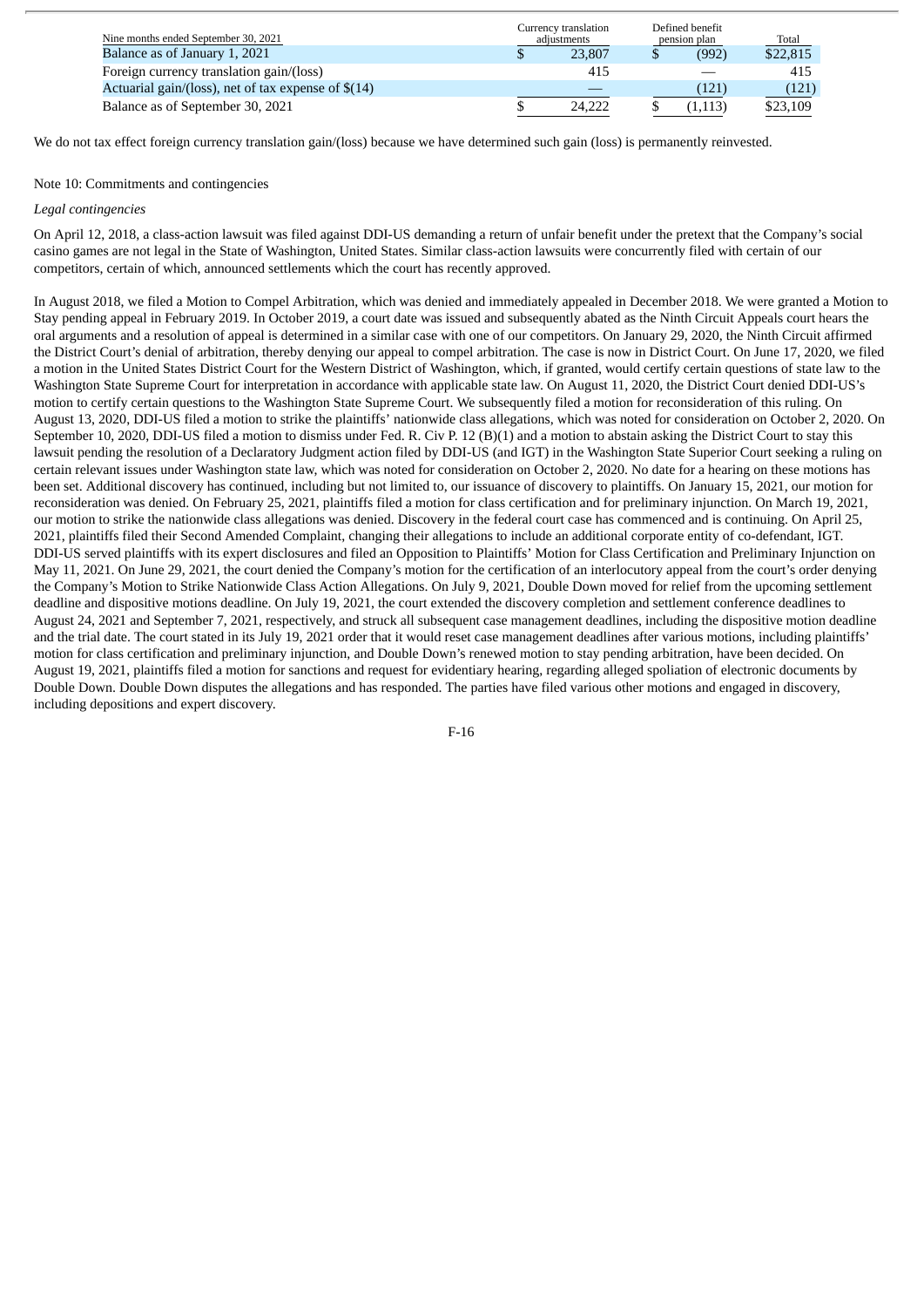IGT tendered its defense of the lawsuit to Double Down and sought indemnity for any damages from the lawsuit, based on various agreements associated with IGT's sale of Double Down. Double Down had previously tendered its defense to IGT and sought indemnity from it. The parties entered into a standstill or tolling agreement, which expired on September 1, 2021, and was extended by agreement until October 1, 2021.

The case is subject to significant uncertainties. In determining the likelihood of a loss and/or the measurement of any loss or range of loss, we evaluated (1) the facts and circumstances known to us, including information regarding the likelihood of a settlement and the outcome of discussions relating to indemnification by co-defendants, (2) the current state of the proceedings, including outstanding motions for certification of a class, or denial thereof, and other relevant events and developments, (3) the advice and analyses of counsel and other advisors, and (4) the assumptions and judgment of management, all of which involve a series of complex judgments about potential future events with multiple outcomes. In accordance with ASC 450-20, the Company has recorded a charge to income for this loss contingency during the period ended June 30, 2021, which is included in General and Administrative Expenses, reflecting the low end of the reasonably possible range of loss of \$3.5 million to \$201.5 million. The Company will continue to evaluate the appropriateness of the amount recorded as the litigation proceeds over time, potentially resulting in a material adjustment thereto.

NEXRF brought suit alleging patent infringement of certain patents for gaming applications used by defendants. The defendants were served with the lawsuit on January 8, 2021 and also filed a motion to stay discovery pending resolution of the motion to dismiss. During the pendency of the defendants' motions, however, a federal court in Nevada issued an order invalidating the asserted patents on the basis of patent ineligibility. NEXRF has appealed this ruling to the Federal Circuit. The parties agreed to stay the litigation pending the outcome of NEXRF's appeal of the Nevada decision. The case is now stayed, effective September 3, 2021.

The future outcome of these matters could be material to our operating results and cash flows in a future period. Legal costs associated with our legal proceedings are expensed as incurred.

#### *Publishing and license agreements*

#### *DoubleUGames*

We entered into the DoubleUGames License Agreement on March 7, 2018, and it was subsequently amended on July 1, 2019 and November 27, 2019. Pursuant to the DoubleUGames License Agreement, DoubleUGames grants us an exclusive license to develop and distribute certain DoubleUGames social casino game titles and sequels thereto in the social online game field of use. We are obligated to pay a royalty license fee to DoubleUGames in connection with these rights, with certain customary terms and conditions. The agreement remains in effect until either DUG no longer holds an interest, directly or indirectly, in DDI, or DDI no longer holds an interest, directly or indirectly, in DDI-US. In such event, the agreement provides that the parties will mutually renegotiate the terms of the agreement. As of September 30, 2021, we licensed approximately 42 game titles under the terms of this agreement.